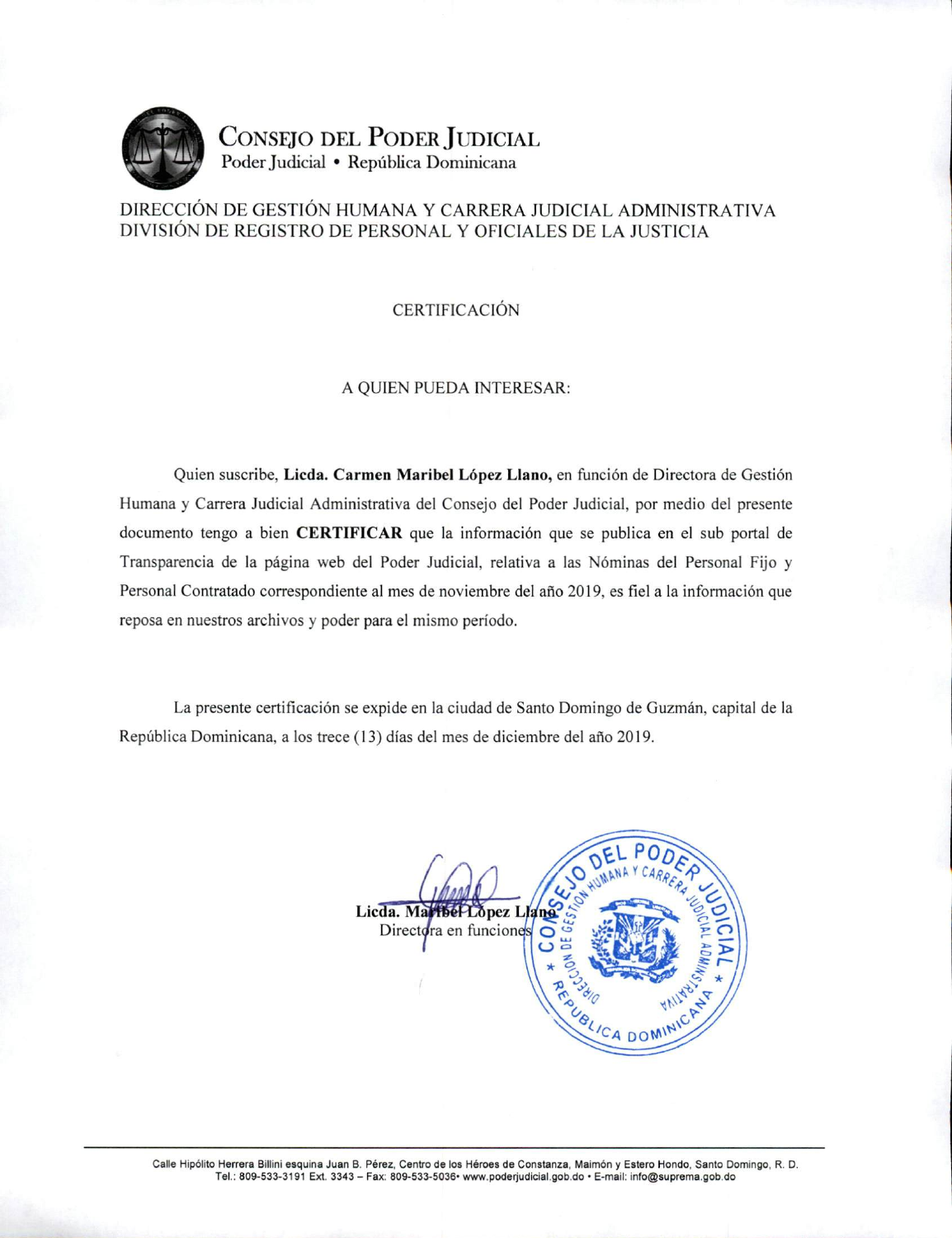

# DIRECCIÓN GENERAL DE ADMINISTRACIÓN Y CARRERA JUDICIAL DIRECCIÓN DE GESTIÓN HUMANA Y CARRERA JUDICIAL ADMINISTRATIVA DIVISIÓN DE REGISTRO DE PERSONAL Y OFICIALES DE LA JUSTICIA

## NÒMINA DE PERSONAL CONTRATADO - NOVIEMBRE 2019

| <b>ESTATUS</b>             | <b>NOMBRE</b>                     | <b>CARGO</b>                | <b>DEPENDENCIA</b>                               |      | <b>SUELDO</b> | <b>F-FIN DE CONTRATO</b> |
|----------------------------|-----------------------------------|-----------------------------|--------------------------------------------------|------|---------------|--------------------------|
| SERVIDOR JUDICIAL INTERINO | <b>JANTONIO M. MELO MOLINA</b>    | OFICINISTA 1RA. INSTANCIA   | 10MA, SALA CAMARA CIVIL JDO, 1RA, INST, D.N.     | \$   | 20,760.00     | #N/A                     |
| SERVIDOR JUDICIAL INTERINO | <b>IHECTOR J. CASTILLO PEREZ</b>  | <b>ALGUACIL DE ESTRADO</b>  | I1ER. JDO. DE LA INSTRUCCION LA ALTAGRACIA       | \$   | 14,760.00     | 23 10 2019               |
| SERVIDOR JUDICIAL INTERINO | IYAIMY Y. AQUINO RAMIREZ          | OFICINISTA 1RA INSTANCIA    | 1ER. JDO. DE LA INSTRUCCION AZUA                 | \$   | 15.720.00     | 16 12 2019               |
| SERVIDOR JUDICIAL INTERINO | IDARISA G. CASADO DIAZ            | OFICINISTA 1RA. INSTANCIA   | I1ER. JDO. DE LA INSTRUCCION PERAVIA             | \$   | 15,720.00     | #N/A                     |
| SERVIDOR JUDICIAL INTERINO | lYENCI J. QUIÑONES RODRIGUEZ      | OFICINISTA 1RA. INSTANCIA   | 1ER. JDO. DE LA INSTRUCCION PERAVIA              | \$   | 15,720.00     | 18 01 2020               |
| SERVIDOR JUDICIAL INTERINO | INICAURIS S. AQUINO REYNOSO       | <b>OFICINISTA</b>           | I1ER. JDO. DE LA INSTRUCCION PERAVIA             | \$   | 15.720.00     | 02 01 2020               |
| SERVIDOR JUDICIAL INTERINO | IMARIA A. REYES SANTOS            | OFICINISTA 1RA. INSTANCIA   | I1ER. JDO. DE LA INSTRUCCION S.P.M.              | \$   | 15,720.00     | 07 10 2019               |
| SERVIDOR JUDICIAL INTERINO | IDAFNE G. PERDOMO BATISTA         | OFICINISTA 1RA. INSTANCIA   | 1ER. TRIBUNAL COL. C/P JDO. 1RA. INST. D.N.      | \$   | 20,760.00     | 31 12 2019               |
| SERVIDOR JUDICIAL INTERINO | ISANDRA M. CUSTODIO PUJOLS        | OFICINISTA 1RA. INSTANCIA   | 1ER. TRIBUNAL COL. C/P JDO. 1RA. INST. D.N.      | \$   | 20,760.00     | #N/A                     |
| SERVIDOR JUDICIAL INTERINO | IGINA M. ARIAS DE LA CRUZ         | OFICINISTA 1RA. INSTANCIA   | I1ER. TRIBUNAL COL. C/P JDO. 1RA. INST. D.N.     | \$   | 20.760.00     | #N/A                     |
| SERVIDOR JUDICIAL INTERINO | ILORANYI FIGUEROA ABREU DE BAEZ   | IOFICINISTA 1RA. INSTANCIA  | I1ER. TRIBUNAL COL. C/P JDO. 1RA. INST. S.D.     | \$   | 20.760.00     | 31 12 2019               |
| SERVIDOR JUDICIAL INTERINO | ICRISTY P. REYES                  | OFICINISTA 1RA. INSTANCIA   | 1ER. TRIBUNAL COL. C/P JDO. 1RA. INST. S.D.      | \$   | 20,760.00     | 31 12 2019               |
| SERVIDOR JUDICIAL INTERINO | IGERSON N. RODRIGUEZ ROSARIO      | OFICINISTA 1RA. INSTANCIA   | 1RA, SALA CAMARA CIVIL JDO, 1RA, INST, D.N.      | \$   | 20,760.00     | 20 09 20 20              |
| SERVIDOR JUDICIAL INTERINO | INORMA C. BAEZ ABREU              | OFICINISTA 1RA. INSTANCIA   | I1RA. SALA CAMARA CIVIL JDO. 1RA. INST. D.N.     | \$   | 20.760.00     | 20/09/2020               |
| SERVIDOR JUDICIAL INTERINO | IISSA C. ARIAS AMPARO             | IOFICINISTA 1RA. INSTANCIA  | I1RA. SALA CAMARA CIVIL JDO. 1RA. INST. D.N.     | - \$ | 20,760.00     | #N/A                     |
| SERVIDOR JUDICIAL INTERINO | LEIDY F. SERRANO MENDEZ           | IOFICINISTA 1RA. INSTANCIA  | I1RA. SALA CAMARA CIVIL JDO. 1RA. INST. D.N.     | \$   | 20,760.00     | #N/A                     |
| <b>CONTRATADO</b>          | IMARIA M. VASQUEZ DE JESUS        | ABOGADO AYUDANTE 1RA. INST. | I1RA. SALA CAMARA CIVIL JDO. 1RA. INST. DUARTE.  | \$   | 36,000.00     | #N/A                     |
| SERVIDOR JUDICIAL INTERINO | ICARINA VALDEZ CAPELLAN           | OFICINISTA 1RA. INSTANCIA   | I1RA. SALA CAMARA CIVIL JDO. 1RA. INST. SANTIAGO | \$   | 15,720.00     | 31 12 2019               |
| CONTRATADO                 | IFRANCISCO H. VALDEZ              | OFICINISTA CORTE            | I1RA. SALA CAMARA PENAL CORTE APEL. D.N.         | \$   | 24.240.00     | #N/A                     |
| <b>CONTRATADO</b>          | lWHANDA J. GERMAN HERNANDEZ       | IOFICINISTA J.O.            | I1RA. SALA TRIBUNAL DE TIERRAS J.O. DUARTE       | - \$ | 15,720.00     | #N/A                     |
| SERVIDOR JUDICIAL INTERINO | <b>JANDONY M. ESTEVEZ TAVERAS</b> | <b>OFICINISTA J.O.</b>      | I1RA. SALA TRIBUNAL DE TIERRAS J.O. SANTIAGO     | \$   | 15,720.00     | #N/A                     |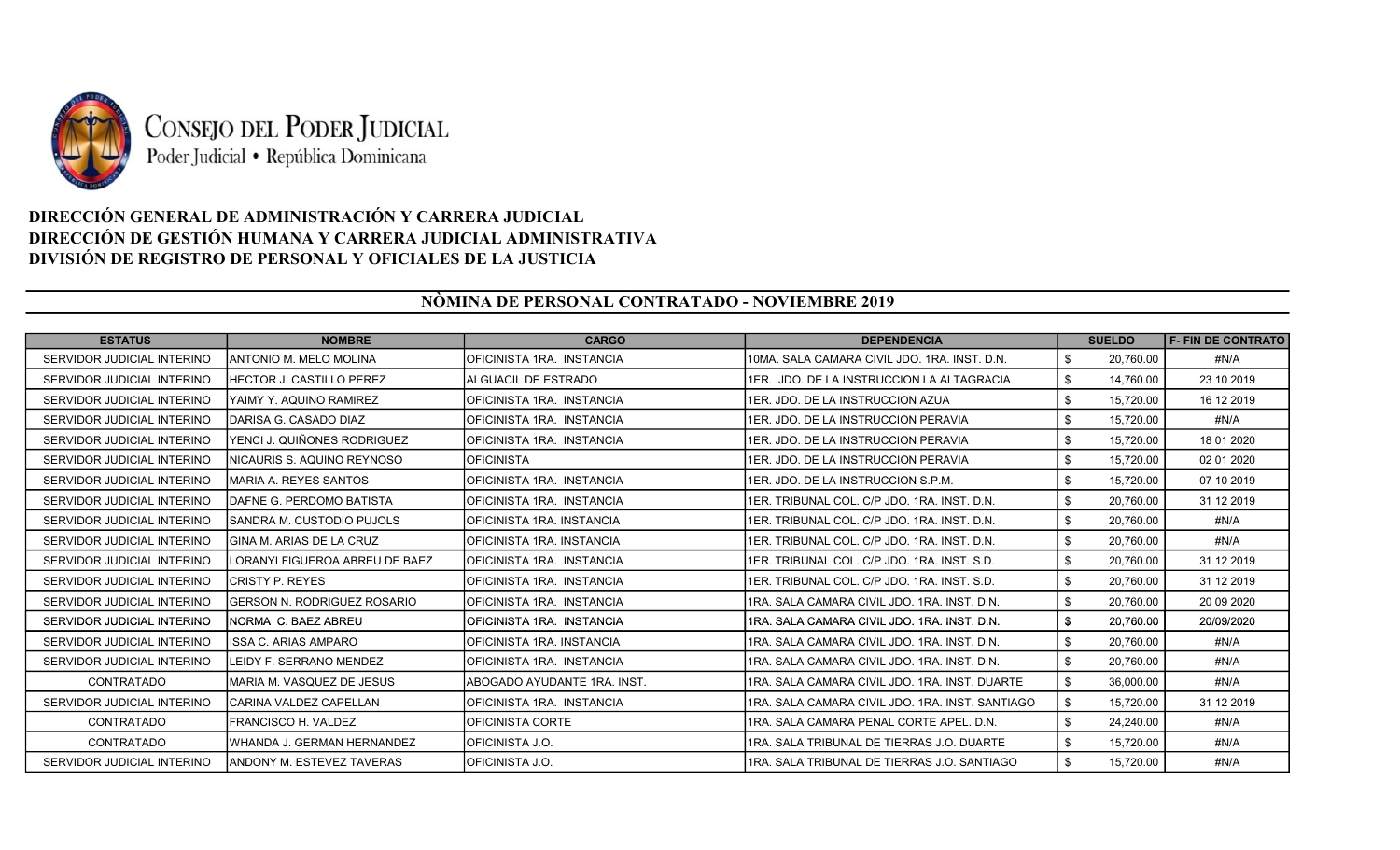| CONTRATADO                 | IWILLIAM R. ORTIZ PUJOLS          | ALGUACIL DE ESTRADO              | 2DA. SALA CAMARA CIVIL CORTE APEL. D.N.             | \$                        | 14.760.00 | #N/A        |
|----------------------------|-----------------------------------|----------------------------------|-----------------------------------------------------|---------------------------|-----------|-------------|
| SERVIDOR JUDICIAL INTERINO | IWINIFER TORRES ABAD              | OFICINISTA 1RA. INSTANCIA        | 2DA. SALA CAMARA CIVIL JDO. 1RA. INST. D.N.         | \$                        | 20,760.00 | 31 12 2019  |
| SERVIDOR JUDICIAL INTERINO | IMASSIEL S. SORIANO MARTINEZ      | OFICINISTA 1RA. INSTANCIA        | I2DA. SALA CAMARA CIVIL JDO. 1RA. INST. D.N.        | \$                        | 20,760.00 | 31/12/2019  |
| SERVIDOR JUDICIAL INTERINO | IFLAVIO ALB. ESCOTO               | <b>ARCHIVISTA</b>                | 2DA. SALA CAMARA CIVIL JDO. 1RA. INST. D.N.         | \$                        | 13,920.00 | #N/A        |
| SERVIDOR JUDICIAL INTERINO | IETEFANA DE LOS SANTOS REYNOSO    | OFICINISTA CORTE                 | I2DA. SALA TRIBUNAL SUPERIOR ADMINISTRATIVO         | \$                        | 24,240.00 | #N/A        |
| SERVIDOR JUDICIAL INTERINO | BRENDA I. LUNA SEVERINO           | OFICINISTA 1RA. INSTANCIA        | 2DO. JDO. DE LA INSTRUCCION D.N.                    | \$                        | 20,760.00 | #N/A        |
| SERVIDOR JUDICIAL INTERINO | IMARIA J. HERRERA DE LOS SANTOS   | OFICINISTA 1RA. INSTANCIA        | 2DO. JDO. DE LA INSTRUCCION D.N.                    | \$                        | 20,760.00 | 20 09 20 20 |
| SERVIDOR JUDICIAL INTERINO | LORENNE ESPIRITUSANTO MARTINEZ    | OFICINISTA 1RA. INSTANCIA        | 2DO. JDO. DE LA INSTRUCCION LA ALTAGRACIA           | \$                        | 15,720.00 | #N/A        |
| SERVIDOR JUDICIAL INTERINO | KELVIN A. PEREZ OSORIO            | OFICINISTA 1RA. INSTANCIA        | I2DO. TRIBUNAL COL. C/P JDO. 1RA. INST. D.N.        | \$                        | 20,760.00 | 11/04/2020  |
| SERVIDOR JUDICIAL INTERINO | YAMILET MONTERO ENCARNACION       | OFICINISTA 1RA. INSTANCIA        | 3ER. JDO. DE LA INSTRUCCION D.N.                    | \$                        | 20,760.00 | 14/01/2020  |
| SERVIDOR JUDICIAL INTERINO | IROBERT J. INFANTE MEJIA          | OFICINISTA 1RA. INSTANCIA        | 3ER. TRIBUNAL COL. C/P JDO. 1RA .INST. D.N.         | \$                        | 20,760.00 | 31 12 2019  |
| SERVIDOR JUDICIAL INTERINO | HENRY A. SANCHEZ DE LA CRUZ       | OFICINISTA 1RA. INSTANCIA        | 3RA, SALA CAMARA CIVIL JDO, 1RA, INST, D.N.         | \$                        | 20,760.00 | #N/A        |
| SERVIDOR JUDICIAL INTERINO | IELIZABETH N. MANCEBO GARCIA      | OFICINISTA 1RA. INSTANCIA        | 3RA. SALA CAMARA CIVIL JDO. 1RA. INST. D.N.         | \$                        | 20,760.00 | 20/09/2020  |
| SERVIDOR JUDICIAL INTERINO | INOELIA A. LIRIANO MALDONADO      | ARCHIVISTA                       | 3RA. SALA CAMARA CIVIL JDO. 1RA. INST. D.N.         | \$                        | 13,920.00 | 07 10 2019  |
| SERVIDOR JUDICIAL INTERINO | ABEL DE JS. ESPINO EVANGELISTA    | <b>ARCHIVISTA</b>                | 3RA. SALA CAMARA CIVIL JDO. 1RA. INST. D.N.         | \$                        | 13,920.00 | 30 12 2019  |
| CONTRATADO                 | ALEXANDRA BELIARD MERCEDES        | <b>CONSERJE</b>                  | 3RA. SALA CAMARA CIVIL JDO. 1RA. INST. S.D.         | \$                        | 12.444.00 | #N/A        |
| CONTRATADO                 | <b>GLORIA A. MOJICA DE VALDEZ</b> | ASESOR (A) IMPOSITIVO            | 3RA, SALA TRIBUNAL SUPERIOR ADMINISTRATIVO          | \$                        | 43,420.80 | #N/A        |
| SERVIDOR JUDICIAL INTERINO | <b>I</b> CESAR L. SOSA LIRANZO    | OFICINISTA 1RA. INSTANCIA        | 4TA, SALA CAMARA CIVIL JDO, 1RA, INST, D.N.         | \$                        | 20,760.00 | #N/A        |
| SERVIDOR JUDICIAL INTERINO | VIANKA M. SOTO HENRIQUEZ          | OFICINISTA 1RA. INSTANCIA        | 4TA. SALA CAMARA CIVIL JDO. 1RA. INST. D.N.         | \$                        | 20,760.00 | 31 12 2019  |
| SERVIDOR JUDICIAL INTERINO | IANTONIO ACOSTA                   | ALGUACIL DE ESTRADO              | 4TA. SALA CAMARA CIVIL JDO. 1RA. INST. D.N.         | \$                        | 14,760.00 | #N/A        |
| SERVIDOR JUDICIAL INTERINO | EDWIN R. GOMEZ BATISTA            | OFICINISTA 1RA. INSTANCIA        | 4TO. TRIBUNAL COL. C/P JDO. 1RA. INST. D.N.         | \$                        | 20,760.00 | 11/12/2019  |
| SERVIDOR JUDICIAL INTERINO | LOREICY E. HEREDIA REYES          | OFICINISTA 1RA. INSTANCIA        | 5TA, SALA CAMARA CIVIL JDO, 1RA, INST, D.N.         | \$                        | 20,760.00 | 20 09 20 20 |
| SERVIDOR JUDICIAL INTERINO | YINET BENITEZ NUÑEZ               | OFICINISTA 1RA. INSTANCIA        | 6TA. SALA JDO. DE TRABAJO D.N.                      | \$                        | 20,760.00 | 30 11 2019  |
| SERVIDOR JUDICIAL INTERINO | IMONICA HERRERA NOLASCO           | OFICINISTA 1RA. INSTANCIA        | 7MA. SALA CAMARA CIVIL JDO. 1RA. INST. D.N.         | \$                        | 20,760.00 | #N/A        |
| SERVIDOR JUDICIAL INTERINO | BRENDA L. DOTEL CORDERO           | ARCHIVISTA                       | 8VA. SALA CAMARA CIVIL JDO. 1RA. INST. D.N.         | \$                        | 13,920.00 | #N/A        |
| SERVIDOR JUDICIAL INTERINO | IGARYS L. MARTINEZ BURGOS         | OFICINISTA 1RA. INSTANCIA        | 8VA, SALA CAMARA PENAL JDO, 1RA, INST, D.N.         | \$                        | 20,760.00 | 31/12/2019  |
| SERVIDOR JUDICIAL INTERINO | BERENICE BONIFACIO FERRERAS       | OFICINISTA 1RA. INSTANCIA        | I9NA. SALA CAMARA CIVIL JDO. 1RA. INST. D.N.        | \$                        | 20,760.00 | #N/A        |
| CONTRATADO                 | JUANA F. RODRIGUEZ VILLANUEVA     | SECRETARIA (O) PRIMERA INSTANCIA | I9NA. SALA CAMARA CIVIL JDO. 1RA. INST. D.N.        | \$                        | 20,760.00 | #N/A        |
| CONTRATADO                 | JHONNY O. COMAS VALDEZ            | GESTOR(A) ADMINISTRATIVO         | ADMINISTRACION GENERAL JURISDICCION INMOBILIARIA \$ |                           | 63,360.00 | #N/A        |
| CONTRATADO                 | JULIA I. REYNOSO MALDONADO        | ARCHIVISTA                       | ARCHIVO ACTIVO DEL REGISTRO DE TITULOS D.N.         | \$                        | 24,240.00 | #N/A        |
| CONTRATADO                 | EDIBURGA PINEDA FRIAS             | <b>ARCHIVISTA</b>                | ARCHIVO ACTIVO J.I. S.C.                            | \$                        | 24,240.00 | #N/A        |
| SERVIDOR JUDICIAL INTERINO | MIANNUDI A. NUÑEZ ABREU           | ALGUACIL DE ESTRADO              | CAMARA CIVIL JDO. 1RA. INST. AZUA                   | \$                        | 13,800.00 | #N/A        |
| SERVIDOR JUDICIAL INTERINO | IBRAULIO M. CARRION CEDEÑO        | OFICINISTA 1RA. INSTANCIA        | CAMARA CIVIL JDO, 1RA, INST, LA ALTAGRACIA          | \$                        | 15,720.00 | #N/A        |
| SERVIDOR JUDICIAL INTERINO | LUZ DEL A. ACOSTA RAMON           | OFICINISTA 1RA. INSTANCIA        | CAMARA CIVIL JDO. 1RA. INST. SAMANA                 | $\boldsymbol{\mathsf{S}}$ | 15,720.00 | #N/A        |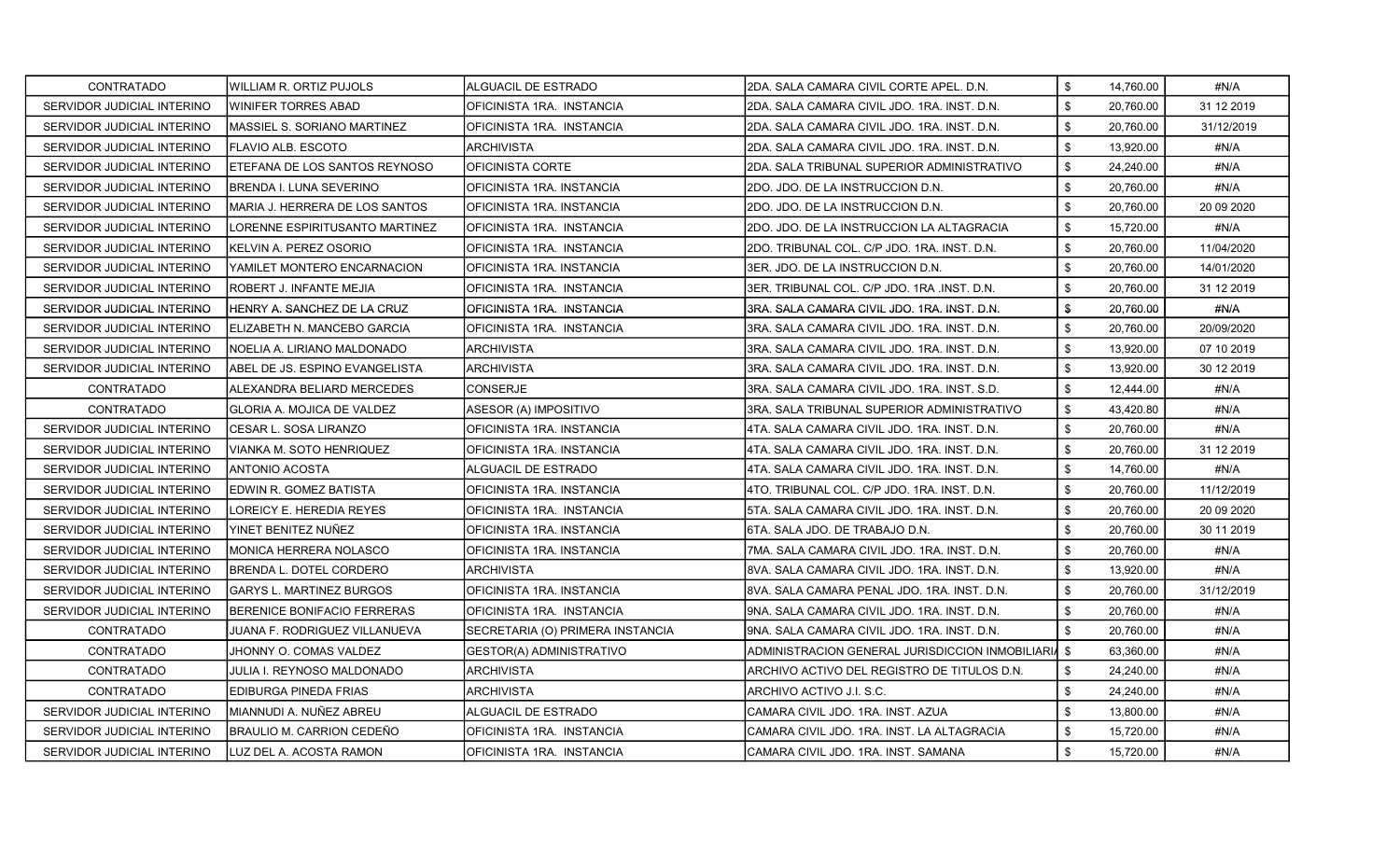| SERVIDOR JUDICIAL INTERINO | IARIANMY ALT. MATA ORTEGA       | OFICINISTA 1RA. INSTANCIA                                                         | ICAMARA CIVIL JDO. 1RA. INST. SANCHEZ RAMIREZ | \$<br>15.720.00 | 15 10 2019 |
|----------------------------|---------------------------------|-----------------------------------------------------------------------------------|-----------------------------------------------|-----------------|------------|
| SERVIDOR JUDICIAL INTERINO | JOANNY R. CUEVA SIERRA          | ARCHIVISTA                                                                        | CAMARA CIVIL JDO.1RA.INST.S.C.                | \$<br>13,920.00 | #N/A       |
| CONTRATADO                 | JUAN I. FERRERAS SUAZO          | <b>CHOFER</b>                                                                     | ICAMARA PENAL CORTE APEL. BARAHONA            | \$<br>24,240.00 | #N/A       |
| SERVIDOR JUDICIAL INTERINO | YOSEURY PEREZ FIGUEREO          | OFICINISTA                                                                        | CAMARA PENAL CORTE APEL. S.C.                 | \$<br>17,640.00 | #N/A       |
| SERVIDOR JUDICIAL INTERINO | IKATERINE F. RIVERA CASTILLO    | OFICINISTA CORTE                                                                  | CAMARA PENAL CORTE APEL. S.C.                 | \$<br>17.640.00 | 31 12 2019 |
| SERVIDOR JUDICIAL INTERINO | JENNIFER J. RIVAS YSABEL        | <b>OFICINISTA</b>                                                                 | CAMARA PENAL CORTE APEL, S.C.                 | \$<br>17,640.00 | #N/A       |
| SERVIDOR JUDICIAL INTERINO | LOURDES A. POLANCO VALENZUELA   | <b>OFICINISTA CORTE</b>                                                           | CAMARA PENAL CORTE APEL. S.C.                 | \$<br>17.640.00 | 31 12 2019 |
| SERVIDOR JUDICIAL INTERINO | ISANTA ESPINAL ALCANTARA        | OFICINISTA                                                                        | CAMARA PENAL CORTE APEL. S.C.                 | \$<br>17,640.00 | #N/A       |
| SERVIDOR JUDICIAL INTERINO | IROBERTO SIERRA NUÑEZ           | <b>OFICINISTA</b>                                                                 | ICAMARA PENAL CORTE APEL. S.C.                | \$<br>17,640.00 | #N/A       |
| SERVIDOR JUDICIAL INTERINO | JESSICA P. JIMENEZ GARCIA       | ALGUACIL DE ESTRADO                                                               | CAMARA PENAL CORTE APEL. S.C.                 | \$<br>14,760.00 | #N/A       |
| <b>CONTRATADO</b>          | APOLINAR JAVIER GUTIERREZ       | CHOFER                                                                            | CAMARA PENAL CORTE APEL, S.P.M.               | \$<br>24,240.00 | #N/A       |
| CONTRATADO                 | HECTOR E. DE LA CRUZ GUZMAN     | ALGUACIL DE ESTRADO                                                               | CAMARA PENAL JDO. 1RA. INST. EL SEIBO         | \$<br>14,760.00 | #N/A       |
| SERVIDOR JUDICIAL INTERINO | PERLA M. SORIANO JIMENEZ        | OFICINISTA 1RA. INSTANCIA                                                         | CAMARA PENAL JDO. 1RA. INST. HATO MAYOR       | \$<br>15,720.00 | #N/A       |
| SERVIDOR JUDICIAL INTERINO | TONY DUARTE ZABALA              | AUX. DE RECEPCION Y ENTREGA                                                       | CENTRO DE ATENCION AL USUARIO                 | \$<br>24,240.00 | #N/A       |
| SERVIDOR JUDICIAL INTERINO | JOSUE SANTANA DEL ORBE.         | AUX. DE RECEPCION Y ENTREGA                                                       | CENTRO DE ATENCION AL USUARIO                 | \$<br>24,240.00 | #N/A       |
| SERVIDOR JUDICIAL INTERINO | IVANGELYS BERROA GARCIA         | AUX. DE RECEPCION Y ENTREGA                                                       | CENTRO DE ATENCION AL USUARIO                 | \$<br>24.240.00 | #N/A       |
| SERVIDOR JUDICIAL INTERINO | RODNEY L. COMAS RODRIGUEZ       | AUX. DE RECEPCION Y ENTREGA                                                       | CENTRO DE ATENCION AL USUARIO                 | \$<br>24,240.00 | #N/A       |
| SERVIDOR JUDICIAL INTERINO | LUSERO SEVERINO CARRASCO        | AUX. DE RECEPCION Y ENTREGA                                                       | ICENTRO DE ATENCION AL USUARIO                | \$<br>24,240.00 | #N/A       |
| SERVIDOR JUDICIAL INTERINO | YADIRA CASTILLO NUÑEZ           | AUX. DE RECEPCION Y ENTREGA                                                       | CENTRO DE ATENCION AL USUARIO                 | \$<br>24,240.00 | #N/A       |
| SERVIDOR JUDICIAL INTERINO | IDANIELA L. PINEDA MERCEDES     | AUX. DE RECEPCION Y ENTREGA                                                       | CENTRO DE ATENCION AL USUARIO                 | \$<br>24,240.00 | #N/A       |
| SERVIDOR JUDICIAL INTERINO | IALEXANDER A. RAMIREZ ALEJO     | AUX. DE RECEPCION Y ENTREGA                                                       | CENTRO DE ATENCION AL USUARIO                 | \$<br>24,240.00 | #N/A       |
| SERVIDOR JUDICIAL INTERINO | IELIZABETH D. CARRASCO CASTILLO | AUX. DE RECEPCION Y ENTREGA                                                       | CENTRO DE ATENCION AL USUARIO                 | \$<br>24,240.00 | #N/A       |
| CONTRATADO                 | HILKA Y. PUJOLS CUSTODIO        | AUX. DE RECEPCION Y ENTREGA                                                       | CENTRO DE ATENCION AL USUARIO                 | \$<br>24,240.00 | #N/A       |
| SERVIDOR JUDICIAL INTERINO | IREUDIS M. MUÑOZ REYNOSO        | <b>OFICINISTA</b>                                                                 | CENTRO DE CITACIONES S.P.M.                   | \$<br>17,640.00 | 31 12 2019 |
| SERVIDOR JUDICIAL INTERINO | CARLOS M. SEPULVEDA FELICIANO   | <b>OFICINISTA</b>                                                                 | CENTRO DE CITACIONES S.P.M.                   | \$<br>17,640.00 | 31 12 2019 |
| SERVIDOR JUDICIAL INTERINO | IMIGUEL A. SORIANO PEÑA         | <b>OFICINISTA</b>                                                                 | CENTRO DE CITACIONES S.P.M.                   | \$<br>17.640.00 | 31 12 2019 |
| CONTRATADO                 | <b>MAYRA T. HERNANDEZ GORIS</b> | MEDIADOR                                                                          | ICENTRO DE MEDIACION JUDICIAL D.N.            | \$<br>67,082.40 | #N/A       |
| CONTRATADO                 | JUANA E. BARE GUZMAN            | COORDINADOR CENTRO DE MEDIACION FAMILIAR ICENTRO DE MEDIACION JUDICIAL HERRERA    |                                               | \$<br>77,836.80 | #N/A       |
| CONTRATADO                 | MARTHA Y. TORIBIO               | MEDIADOR                                                                          | CENTRO DE MEDIACION JUDICIAL HERRERA          | \$<br>67,082.40 | #N/A       |
| CONTRATADO                 | PETRONILA ROSARIO ADAMES        | COORDINADOR CENTRO DE MEDIACION FAMILIAR ICENTRO DE MEDIACION JUDICIAL LA CIENEGA |                                               | \$<br>77,836.80 | #N/A       |
| <b>CONTRATADO</b>          | NIDIA E. REYNOSO MATOS          | COORDINADOR CENTRO DE MEDIACION JUDICIAL ICENTRO DE MEDIACION JUDICIAL S.D.       |                                               | \$<br>77,836.80 | #N/A       |
| CONTRATADO                 | ROSA A. MORENO GARCIA           | COORDINADOR CENTRO DE MEDIACION JUDICIAL  CENTRO DE MEDIACION JUDICIAL SANTIAGO   |                                               | \$<br>77,836.80 | #N/A       |
| <b>CONTRATADO</b>          | DAMARIS A. PEREZ RODRIGUEZ      | <b>MEDIADOR</b>                                                                   | ICENTRO DE MEDIACION JUDICIAL SANTIAGO        | \$<br>67.082.40 | #N/A       |
| CONTRATADO                 | SILVESTRE ESTRELLA CABRERA      | ISEGURIDAD DE JUEZ SCJ                                                            | <b>ICONSEJO DEL PODER JUDICIAL</b>            | \$<br>15,600.00 | #N/A       |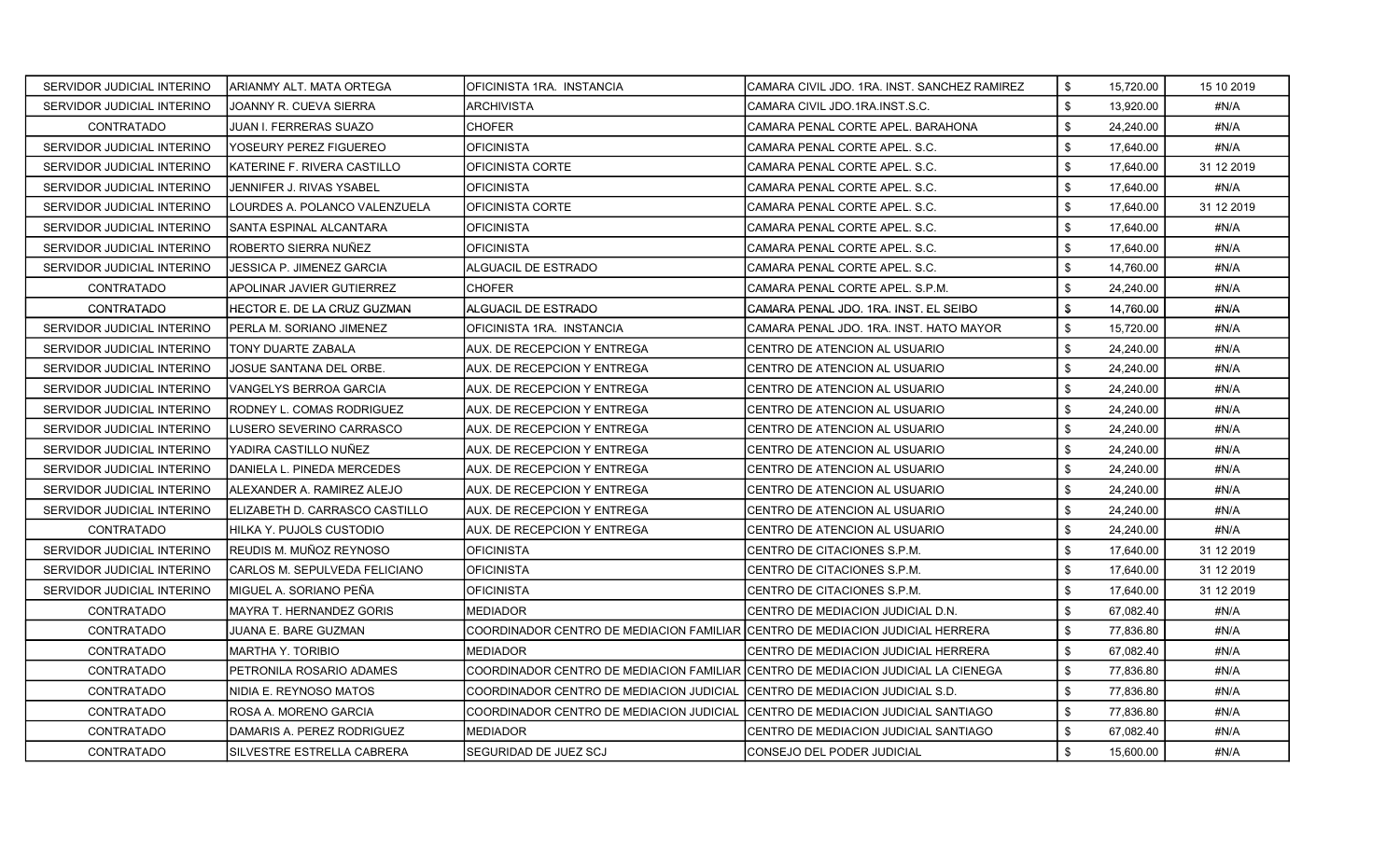| <b>CONTRATADO</b>          | <b>I</b> LUCIA M. ESTRELLA DIAZ | ABOGADO AYUDANTE CORTE                   | CORTE DE APEL. MONTE CRISTI                          | $\mathbb{S}$ | 48.894.00  | #N/A        |
|----------------------------|---------------------------------|------------------------------------------|------------------------------------------------------|--------------|------------|-------------|
| <b>CONTRATADO</b>          | ROSALBA ALT. PAULINO BETEMIT    | OFICINISTA CORTE                         | CORTE DE APEL. MONTE CRISTI                          | \$           | 17,640.00  | #N/A        |
| CONTRATADO                 | ROSA E. PIÑA                    | <b>CONSERJE</b>                          | CORTE DE APEL. N.N.A. S.F.M.                         | \$           | 12,444.00  | #N/A        |
| <b>CONTRATADO</b>          | SARA P. DE LA CRUZ GOMEZ        | OFICINISTA CORTE                         | CORTE DE TRABAJO LA VEGA                             | \$           | 17,640.00  | #N/A        |
| SERVIDOR JUDICIAL INTERINO | ROSSY E. CONTIN NUÑEZ           | OFICINISTA CORTE                         | CORTE DE TRABAJO S.F.M.                              | \$           | 17,640.00  | 20 09 20 20 |
| <b>CONTRATADO</b>          | SANTO R. VARGAS BATISTA         | AGENTE DE SERVICIOS                      | CUSTODIA Y SERVICIO ARCHIVO PERMANENTE               | \$           | 24,240.00  | #N/A        |
| <b>CONTRATADO</b>          | MANUEL ANT. JIMENEZ GOMEZ       | SUPERVISOR(A) ADMINISTRATIVO             | <b>DIRECCION ADMINISTRATIVA</b>                      | \$           | 67,082.40  | #N/A        |
| CONTRATADO                 | CARMEN G. CAMILO UREÑA          | SUPERVISOR(A) ADMINISTRATIVO             | <b>DIRECCION ADMINISTRATIVA</b>                      | \$           | 67,082.40  | #N/A        |
| <b>CONTRATADO</b>          | ALEXIS A. RAMIREZ DE LOS SANTOS | SEGURIDAD EX-PRESIDENTE SCJ              | DIRECCION CENTRAL DE LA POLICIA DE PROTECCION JU \$  |              | 17,943.52  | #N/A        |
| SERVIDOR JUDICIAL INTERINO | GUILLERMO C. MILAN ACOSTA       | GESTOR (A) DE ANALISIS DE SENTENCIAS     | DIRECCION DE ANALISIS Y POLITICAS PUBLICAS           | \$           | 184,778.00 | 23/01/2020  |
| SERVIDOR JUDICIAL INTERINO | JUAN M. PEREZ VARGAS            | GESTOR (A) DE PROYECTOS                  | DIRECCION DE ANALISIS Y POLITICAS PUBLICAS           | \$           | 180,000.00 | 25/04/2020  |
| CONTRATADO                 | JOANNY ALT. TEJADA GOMEZ        | ASISTENTE DIRECCION POLITICAS PUBLICAS   | DIRECCION DE ANALISIS Y POLITICAS PUBLICAS           | \$           | 77,836.80  | #N/A        |
| <b>CONTRATADO</b>          | RAFAEL A. MANCEBO               | <b>VIGILANTE</b>                         | DIRECCION DE FAMILIA, NIÑEZ, ADOLESCENCIA Y GENEI \$ |              | 13,800.00  | #N/A        |
| SERVIDOR JUDICIAL INTERINO | HECTOR A. DIAZ NEUMANN          | ASESOR DE ORGANIZACION Y ADMINISTRACION  | DIRECCION DE GESTION HUMANA Y CARRERA JUDICIAL       | \$           | 60,000.00  | #N/A        |
| SERVIDOR JUDICIAL INTERINO | CRISTOBAL F. VALDEZ GOMEZ       | GESTOR (A) COMPONENTE MASTER PLAN        | DIRECCION DE INFRAESTRUCTURA FISICA                  | \$           | 403,751.50 | 22/11/2020  |
| CONTRATADO                 | <b>ESMEDIN REYES CUEVAS</b>     | <b>CONSERJE</b>                          | DIRECCION DE PLANIFICACION Y PROYECTOS               | \$           | 14,160.00  | #N/A        |
| <b>CONTRATADO</b>          | <b>BERTA CONTRERAS CABRAL</b>   | <b>CONSERJE</b>                          | DIRECCION DE PLANIFICACION Y PROYECTOS               | \$           | 12,444.00  | #N/A        |
| SERVIDOR JUDICIAL INTERINO | <b>IFRANCINA DIAZ WARDEN</b>    | <b>GESTOR(A) DE PROYECTOS</b>            | IDIRECCION GENERAL DE ADM. Y CARRERA JUDICIAL        | \$           | 250.000.00 | 15 01 2020  |
| SERVIDOR JUDICIAL INTERINO | JUAN B. DIAZ DE JESUS           | <b>GESTOR(A) DE PROYECTOS</b>            | DIRECCION GENERAL DE ADM. Y CARRERA JUDICIAL         | \$           | 200,000.00 | 15 01 2020  |
| SERVIDOR JUDICIAL INTERINO | MARIE F. BALASSE DANIEL         | GESTOR(A) DE PROYECTOS                   | DIRECCION GENERAL DE ADM. Y CARRERA JUDICIAL         | \$           | 179,500.00 | 15 07 2020  |
| CONTRATADO                 | NORIS L. NUÑEZ REGALADO         | ABOGADO AYUDANTE SCJ                     | <b>DIRECCION LEGAL DGT</b>                           | \$           | 105,720.00 | #N/A        |
| SERVIDOR JUDICIAL INTERINO | JOSE R. POZO LEONARDO           | <b>INSPECTOR DE MENSURAS CATASTRALES</b> | DIRECCION NACIONAL MENSURAS CATASTRALES              | \$           | 69,696.00  | #N/A        |
| <b>CONTRATADO</b>          | SANTO F. CARRASCO TERRERO       | ABOGADO AYUDANTE                         | DIRECCION NACIONAL REGISTRO DE TITULOS               | \$           | 69,696.00  | #N/A        |
| SERVIDOR JUDICIAL INTERINO | FREDDY E. PEÑA MERCADO          | <b>GESTOR (A) COMPONENTE FINANCIERO</b>  | DIRECCION PRESUPUESTARIA Y FINANCIERA                | \$           | 251,443.81 | 22 11 2020  |
| SERVIDOR JUDICIAL INTERINO | LODIS J. MEDINA PEREZ           | TECNICO DE MENSURAS                      | DIRECCION REG. MENSURAS CAT. DPTO. CENTRAL           | \$           | 51,804.00  | #N/A        |
| SERVIDOR JUDICIAL INTERINO | <b>DELIANNY SOTO MARTINEZ</b>   | <b>AUXILIAR ADMINISTRATIVO</b>           | DIRECCION REG. MENSURAS CAT. DPTO. CENTRAL           | \$           | 24,240.00  | #N/A        |
| <b>CONTRATADO</b>          | SOCRATES ANT. MONTERO DIAZ      | DIRECTOR (A) REGIONAL MENSURAS           | DIRECCION REG. MENSURAS CAT. DPTO. NORESTE           | \$           | 117,532.80 | #N/A        |
| <b>CONTRATADO</b>          | MAYRA J. FROMETA BRITO          | ANALISTA II ACTIVO FIJO                  | <b>DIV. DE ACTIVOS FIJOS</b>                         | \$           | 44,092.80  | #N/A        |
| <b>CONTRATADO</b>          | <b>CLARIVER BRITO ARNAUD</b>    | ANALISTA II EVALUACION DEL DESEMPEÑO     | DIV. DE EVALUACION DEL DESEMPEÑO                     | \$           | 44,092.80  | #N/A        |
| <b>CONTRATADO</b>          | ILLIRA C. SIERRA RECIO          | ANALISTA JURIDICO                        | DIV. DE JURISPRUDENCIA Y LEGISLACION                 | \$           | 44,902.80  | #N/A        |
| SERVIDOR JUDICIAL INTERINO | JHENNY R. MARTIN BOBADILLA      | ANALISTA PROGRAMADOR                     | DIV. DE MANTENIMIENTO Y ACT. DE SISTEMAS             | \$           | 67,082.40  | 25 02 2020  |
| <b>CONTRATADO</b>          | BERENICE SEGURA ESPINOSA        | AUXILIAR ADMINISTRATIVO                  | DIV. DE NOMINAS                                      | \$           | 24,240.00  | #N/A        |
| SERVIDOR JUDICIAL INTERINO | <b>REYMER FRICAS MOSCOSO</b>    | ANALISTA PROGRAMADOR                     | <b>DIV. DE PUBLICACIONES</b>                         | \$           | 67,082.40  | 20/11/2019  |
| SERVIDOR JUDICIAL INTERINO | IANNY D. CONCE VARGAS           | <b>RECEPCIONISTA</b>                     | IDIV. DE RECLUTAMIENTO Y SELECCION PERSONAL          | \$           | 21.000.00  | #N/A        |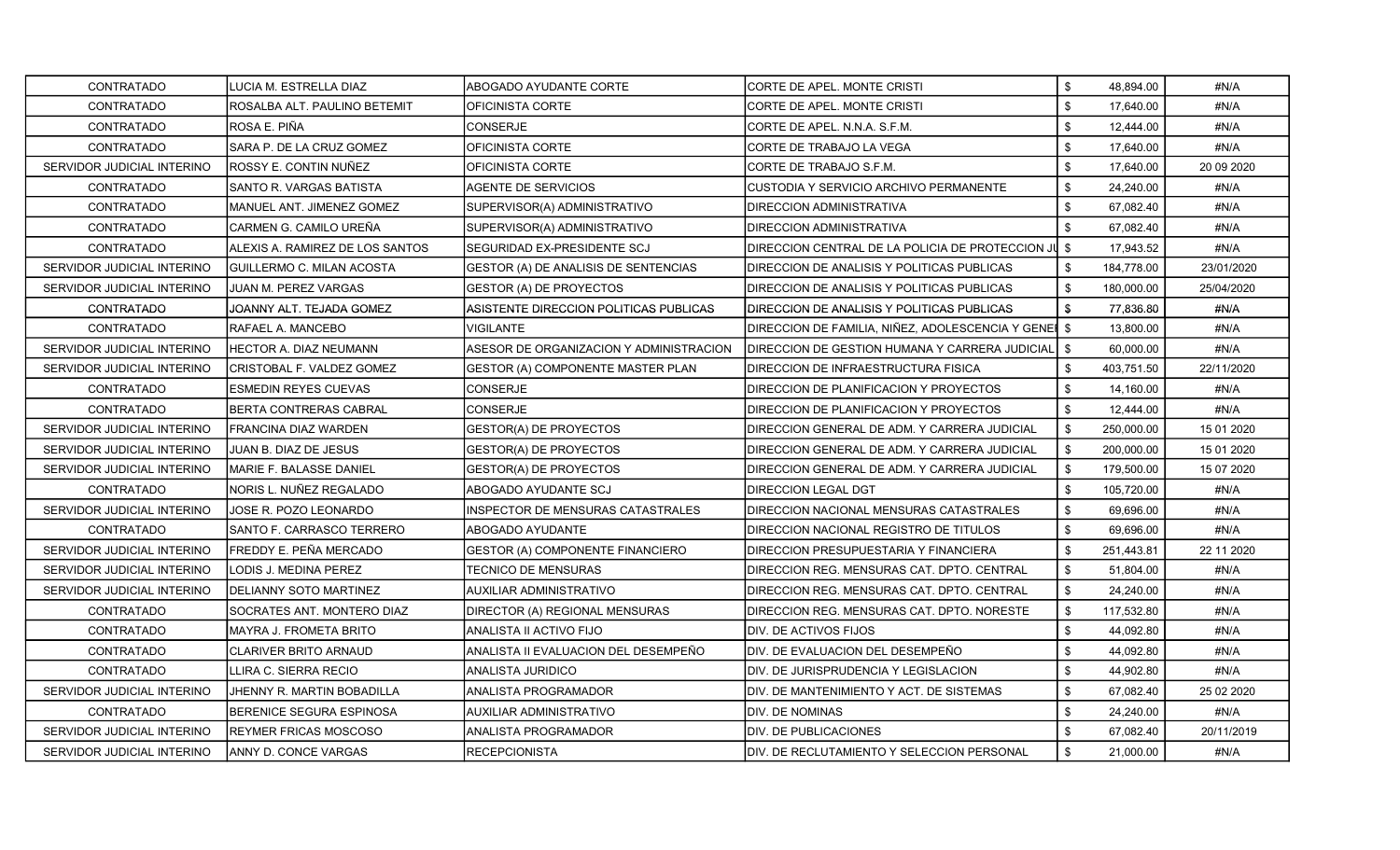| SERVIDOR JUDICIAL INTERINO | INATALY E. MAGALLANES SANCHEZ    | <b>RECEPCIONISTA</b>                    | DIV. DE REGISTRO DE PERSONAL                       | \$   | 21.000.00 | #N/A        |
|----------------------------|----------------------------------|-----------------------------------------|----------------------------------------------------|------|-----------|-------------|
| <b>CONTRATADO</b>          | NIXON JUAN SALOMON               | <b>CATALOGADOR</b>                      | DOCUMENTACION Y BIBLIOTECAS                        | \$   | 33,120.00 | #N/A        |
| CONTRATADO                 | ROSA D. ACOSTA CACERES           | <b>CONSERJE</b>                         | DPTO. ADMINISTRATIVO BAORUCO                       | \$   | 12,444.00 | #N/A        |
| CONTRATADO                 | RAFAEL MENDEZ                    | <b>MENSAJERO EXTERNO</b>                | DPTO. ADMINISTRATIVO BARAHONA                      | \$   | 16,440.00 | #N/A        |
| <b>CONTRATADO</b>          | JORGE A. TONOS PEÑA              | <b>CONSERJE</b>                         | DPTO. ADMINISTRATIVO BARAHONA                      | \$   | 12,444.00 | #N/A        |
| <b>CONTRATADO</b>          | <b>CARLOS ML. FELIZ FERRERAS</b> | VIGILANTE                               | DPTO. ADMINISTRATIVO BARAHONA                      | \$   | 12,444.00 | #N/A        |
| <b>CONTRATADO</b>          | DOMINGO CAMPOS MATEO             | <b>VIGILANTE</b>                        | DPTO. ADMINISTRATIVO BARAHONA                      | \$   | 12,444.00 | #N/A        |
| CONTRATADO                 | DARLENNY VOLQUEZ CUEVAS          | <b>MENSAJERO INTERNO</b>                | DPTO. ADMINISTRATIVO BARAHONA                      | \$   | 12,444.00 | #N/A        |
| <b>CONTRATADO</b>          | SANTO A. AMADOR GONZALEZ         | <b>MAYORDOMO III</b>                    | DPTO. ADMINISTRATIVO CORTE DE TRABAJO D.N.         | \$   | 16,920.00 | #N/A        |
| <b>CONTRATADO</b>          | ADOLFO C. LORA                   | VIGILANTE                               | DPTO. ADMINISTRATIVO CORTE DE TRABAJO D.N.         | \$   | 12,780.00 | #N/A        |
| <b>CONTRATADO</b>          | <b>ESTELIA MORILLO</b>           | CONSERJE                                | DPTO. ADMINISTRATIVO CORTE DE TRABAJO D.N.         | \$   | 12,444.00 | #N/A        |
| <b>CONTRATADO</b>          | CRUSITA AGRAMONTE OTAÑO          | CONSERJE                                | DPTO. ADMINISTRATIVO CORTE DE TRABAJO D.N.         | \$   | 12,444.00 | #N/A        |
| <b>CONTRATADO</b>          | CECILIO SEVERINO SEVERINO        | MAYORDOMO III                           | DPTO. ADMINISTRATIVO EL SEIBO                      | \$   | 13,800.00 | #N/A        |
| <b>CONTRATADO</b>          | ISABEL MEJIA                     | CONSERJE                                | DPTO. ADMINISTRATIVO EL SEIBO                      | \$   | 12,444.00 | #N/A        |
| CONTRATADO                 | MARITZA M. ABREU HERRERA         | CONSERJE                                | DPTO. ADMINISTRATIVO ESPAILLAT                     | \$   | 12,444.00 | #N/A        |
| <b>CONTRATADO</b>          | FRANCISCO SANCHEZ                | <b>JARDINERO</b>                        | DPTO. ADMINISTRATIVO ESPAILLAT                     | \$   | 12,444.00 | #N/A        |
| <b>CONTRATADO</b>          | NORMA C. ESCOBOZA                | <b>CONSERJE</b>                         | DPTO. ADMINISTRATIVO ESPAILLAT                     | \$   | 12,444.00 | #N/A        |
| <b>CONTRATADO</b>          | <b>NELSON MORALES ECHAVARRIA</b> | <b>VIGILANTE</b>                        | DPTO. ADMINISTRATIVO HATO MAYOR                    | \$   | 12,780.00 | #N/A        |
| SERVIDOR JUDICIAL INTERINO | DANNY VILLANUEVA HEREDIA         | <b>MENSAJERO INTERNO</b>                | DPTO. ADMINISTRATIVO HATO MAYOR                    | \$   | 12,444.00 | #N/A        |
| <b>CONTRATADO</b>          | MANUEL DE JS. FERREIRA BUENO     | VIGILANTE                               | DPTO. ADMINISTRATIVO JDOS. DE PAZ DE LA 2DA. CIRC. | - \$ | 12,780.00 | #N/A        |
| SERVIDOR JUDICIAL INTERINO | LUIS E. BISONO                   | MENSAJERO INTERNO                       | DPTO. ADMINISTRATIVO JDOS. DE TRABAJO              | \$   | 12,444.00 | 11 04 2020  |
| <b>CONTRATADO</b>          | PABLO Y. ROSARIO TERRERO         | ENCARGADO(A) OFICINA ADMINISTRATIVA I   | DPTO. ADMINISTRATIVO JDOS. DE TRANS. D.N.          | \$   | 45,600.00 | #N/A        |
| CONTRATADO                 | MANUEL DE JS. ROJAS CHALAS       | VIGILANTE                               | DPTO. ADMINISTRATIVO JDOS. DE TRANS. D.N.          | \$   | 13,618.81 | #N/A        |
| <b>CONTRATADO</b>          | URSIMIDIO PACHECO PEGUERO        | CONSERJE                                | DPTO. ADMINISTRATIVO JDOS. DE TRANS. D.N.          | \$   | 12,444.00 | #N/A        |
| <b>CONTRATADO</b>          | YESICA G. HERRERA PEÑA           | CONSERJE                                | DPTO. ADMINISTRATIVO JDOS. DE TRANS. D.N.          | \$   | 12,444.00 | #N/A        |
| <b>CONTRATADO</b>          | FELIPA LIRIANO                   | CONSERJE                                | DPTO. ADMINISTRATIVO JUR. CIVIL S.D.               | \$   | 12,444.00 | #N/A        |
| CONTRATADO                 | AGUSTINA DE LA CRUZ DE LEON      | <b>CONSERJE</b>                         | DPTO. ADMINISTRATIVO JUR. LABORAL S.D.             | \$   | 13,440.00 | #N/A        |
| <b>CONTRATADO</b>          | JUANA DE LEON DE LA ROSA         | <b>CONSERJE</b>                         | DPTO. ADMINISTRATIVO JUR. N.N.A. S.D.              | \$   | 12,444.00 | #N/A        |
| <b>CONTRATADO</b>          | <b>AVELINO FORNE ROBLES</b>      | PORTERO                                 | DPTO. ADMINISTRATIVO LA ALTAGRACIA                 | \$   | 12,444.00 | #N/A        |
| <b>CONTRATADO</b>          | NICOLAS GUERRERO                 | <b>PORTERO</b>                          | DPTO. ADMINISTRATIVO LA ALTAGRACIA                 | \$   | 12,444.00 | #N/A        |
| <b>CONTRATADO</b>          | PABLO BAEZ RODRIGUEZ             | ENCARGADO(A) OFICINA ADMINISTRATIVA III | DPTO. ADMINISTRATIVO LA ROMANA                     | \$   | 67,405.20 | #N/A        |
| CONTRATADO                 | <b>GENARO D. MARTE SANTOS</b>    | MAYORDOMO I                             | DPTO. ADMINISTRATIVO LA VEGA                       | \$   | 16,920.00 | #N/A        |
| SERVIDOR JUDICIAL INTERINO | BIANKA M. ALMONTE PEARSON        | <b>RECEPCIONISTA</b>                    | DPTO. ADMINISTRATIVO LA VEGA                       | \$   | 14,760.00 | 20 09 20 20 |
| <b>CONTRATADO</b>          | MARIO J. RODRIGUEZ               | <b>REP. Y MANT. MAQUINAS ESCRIBIR</b>   | DPTO. ADMINISTRATIVO LA VEGA                       | \$   | 4,800.00  | #N/A        |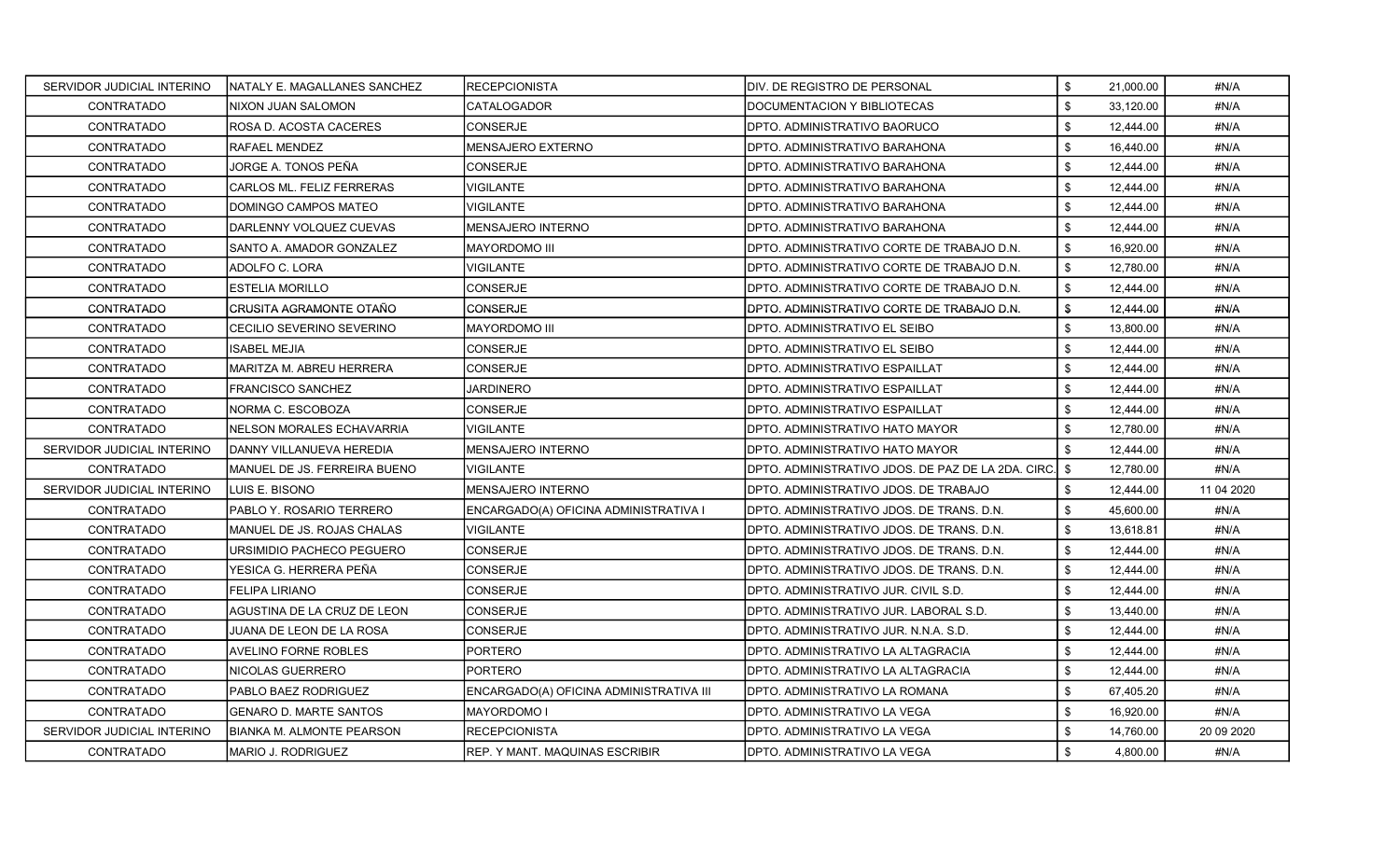| <b>CONTRATADO</b>          | <b>JULIO GONZALEZ</b>           | MAYORDOMO II               | DPTO. ADMINISTRATIVO MARIA TRINIDAD SANCHEZ     | \$   | 14,760.00 | #N/A       |
|----------------------------|---------------------------------|----------------------------|-------------------------------------------------|------|-----------|------------|
| <b>CONTRATADO</b>          | ROBERTO GONZALEZ MOREL          | <b>INTERPRETE JUDICIAL</b> | DPTO. ADMINISTRATIVO MONTE CRISTI               | \$   | 21,960.00 | #N/A       |
| <b>CONTRATADO</b>          | FIOR M. TAPIA PERALTA           | <b>VIGILANTE</b>           | DPTO. ADMINISTRATIVO MONTE CRISTI               | \$   | 12,444.00 | #N/A       |
| <b>CONTRATADO</b>          | WILLY DE LA CRUZ GUZMAN         | MENSAJERO EXTERNO          | DPTO. ADMINISTRATIVO N.N.A. D.N.                | \$   | 18,120.00 | #N/A       |
| CONTRATADO                 | ARISMENDY VASQUEZ CORDERO       | VIGILANTE                  | DPTO. ADMINISTRATIVO N.N.A. D.N.                | \$   | 13,680.00 | #N/A       |
| CONTRATADO                 | ELPIDIO SANTOS PAULA            | VIGILANTE                  | DPTO, ADMINISTRATIVO N.N.A. D.N.                | \$   | 12,780.00 | #N/A       |
| <b>CONTRATADO</b>          | OCTAVIO LORENZO FORTUNA         | <b>MENSAJERO INTERNO</b>   | DPTO. ADMINISTRATIVO N.N.A. S.C.                | \$   | 12,444.00 | #N/A       |
| <b>CONTRATADO</b>          | LIRIO RAMIREZ CORNIELES         | <b>PLOMERO</b>             | DPTO. ADMINISTRATIVO P.J.C.N.                   | \$   | 18,360.00 | #N/A       |
| <b>CONTRATADO</b>          | FERNANDO BANKS                  | REPRODUCTOR DE DOCUMENTOS  | DPTO. ADMINISTRATIVO P.J.C.N.                   | \$   | 15,840.00 | #N/A       |
| <b>CONTRATADO</b>          | VENERANDA POLANCO VILLAR        | CONSERJE                   | DPTO. ADMINISTRATIVO P.J.C.N.                   | \$   | 12,444.00 | #N/A       |
| SERVIDOR JUDICIAL INTERINO | AMARILIS HERNANDEZ REYNOSO      | MENSAJERO INTERNO          | DPTO. ADMINISTRATIVO P.J.C.N.                   | \$   | 12,444.00 | 21 11 2019 |
| SERVIDOR JUDICIAL INTERINO | ESTHEPHANY BELTRAN VALDEZ       | <b>CONSERJE</b>            | DPTO, ADMINISTRATIVO P J C N.                   | \$   | 12,444.00 | #N/A       |
| <b>CONTRATADO</b>          | MANUEL ARMANDO ARIAS            | VIGILANTE                  | DPTO. ADMINISTRATIVO PERAVIA                    | \$   | 12,444.00 | #N/A       |
| SERVIDOR JUDICIAL INTERINO | FIOR PERALTA MOYA               | CONSERJE                   | DPTO. ADMINISTRATIVO PJ CORTE DE APELACION D.N. | \$   | 14,160.00 | #N/A       |
| CONTRATADO                 | CANDIDA R. CORPORAN SANTOS      | CONSERJE                   | DPTO. ADMINISTRATIVO PJ CORTE DE APELACION D.N. | \$   | 14,160.00 | #N/A       |
| <b>CONTRATADO</b>          | LUISA ARBOLEDA SANTANA          | CONSERJE                   | DPTO. ADMINISTRATIVO PJ CORTE DE APELACION D.N. | - \$ | 14,160.00 | #N/A       |
| <b>CONTRATADO</b>          | <b>MERCEDES LEDESMA FELIZ</b>   | <b>CONSERJE</b>            | DPTO. ADMINISTRATIVO PJ CORTE DE APELACION D.N. | \$   | 14,160.00 | #N/A       |
| <b>CONTRATADO</b>          | RAMONA ALCANTARA VALDEZ         | CONSERJE                   | DPTO. ADMINISTRATIVO PJ CORTE DE APELACION D.N. | - \$ | 14,160.00 | #N/A       |
| <b>CONTRATADO</b>          | MAYRA DE LA CRUZ MATEO          | <b>CONSERJE</b>            | DPTO. ADMINISTRATIVO PJ CORTE DE APELACION D.N. | - \$ | 14,160.00 | #N/A       |
| <b>CONTRATADO</b>          | CARMEN PIERRE OLIVO             | CONSERJE                   | DPTO. ADMINISTRATIVO PJ CORTE DE APELACION D.N. | \$   | 14,160.00 | #N/A       |
| CONTRATADO                 | RAMON E. DOÑE                   | VIGILANTE                  | DPTO. ADMINISTRATIVO PJ CORTE DE APELACION D.N. | \$   | 13,800.00 | #N/A       |
| <b>CONTRATADO</b>          | SERGIO RAMIREZ VALENZUELA       | <b>VIGILANTE</b>           | DPTO. ADMINISTRATIVO PJ CORTE DE APELACION D.N. | \$   | 13,800.00 | #N/A       |
| <b>CONTRATADO</b>          | MANUEL E. PEÑA PEREZ            | TECNICO DE REFRIGERACION   | DPTO. ADMINISTRATIVO PJ S.C.J.                  | \$   | 22,800.00 | #N/A       |
| <b>CONTRATADO</b>          | VIRGILIO ANT. JIMENEZ LEGUISAMO | <b>PLOMERO</b>             | DPTO. ADMINISTRATIVO PJ S.C.J.                  | \$   | 21,480.00 | #N/A       |
| CONTRATADO                 | CARMELO ACOSTA VASQUEZ          | PORTERO                    | DPTO. ADMINISTRATIVO PJ S.C.J.                  | \$   | 17,444.00 | #N/A       |
| <b>CONTRATADO</b>          | JOSE TIMO SELIS                 | ALBANIL S.C.J.             | DPTO. ADMINISTRATIVO PJ S.C.J.                  | \$   | 15,840.00 | #N/A       |
| <b>CONTRATADO</b>          | MATILDES ALCANTARA VALDEZ       | <b>CONSERJE</b>            | DPTO. ADMINISTRATIVO PJ S.C.J.                  | \$   | 14,160.00 | #N/A       |
| <b>CONTRATADO</b>          | IGNACIO RIVERA ROSARIO          | JARDINERO                  | DPTO. ADMINISTRATIVO PJ S.C.J.                  | \$   | 14,160.00 | #N/A       |
| <b>CONTRATADO</b>          | ANATALIA AQUINO PAULA           | CONSERJE                   | DPTO. ADMINISTRATIVO PJ S.C.J.                  | \$   | 14,160.00 | #N/A       |
| CONTRATADO                 | VENANCIO MARTINEZ BETREZ        | VIGILANTE                  | DPTO. ADMINISTRATIVO PJ S.C.J.                  | \$   | 13,800.00 | #N/A       |
| <b>CONTRATADO</b>          | PEDRO BELLO PERALTA             | <b>VIGILANTE</b>           | DPTO. ADMINISTRATIVO PJ S.C.J.                  | \$   | 13,800.00 | #N/A       |
| CONTRATADO                 | LEOPOLDO TEJEDA ALCANTARA       | VIGILANTE                  | DPTO. ADMINISTRATIVO PJ S.C.J.                  | \$   | 12,900.00 | #N/A       |
| <b>CONTRATADO</b>          | LUZ DEL A. NUÑEZ ALMANZAR       | CONSERJE                   | DPTO. ADMINISTRATIVO PJ S.C.J.                  | \$   | 12,444.00 | #N/A       |
| <b>CONTRATADO</b>          | PATRICIO VENTURA HIRALDO        | <b>CHOFER</b>              | DPTO. ADMINISTRATIVO PUERTO PLATA               | \$   | 24,240.00 | #N/A       |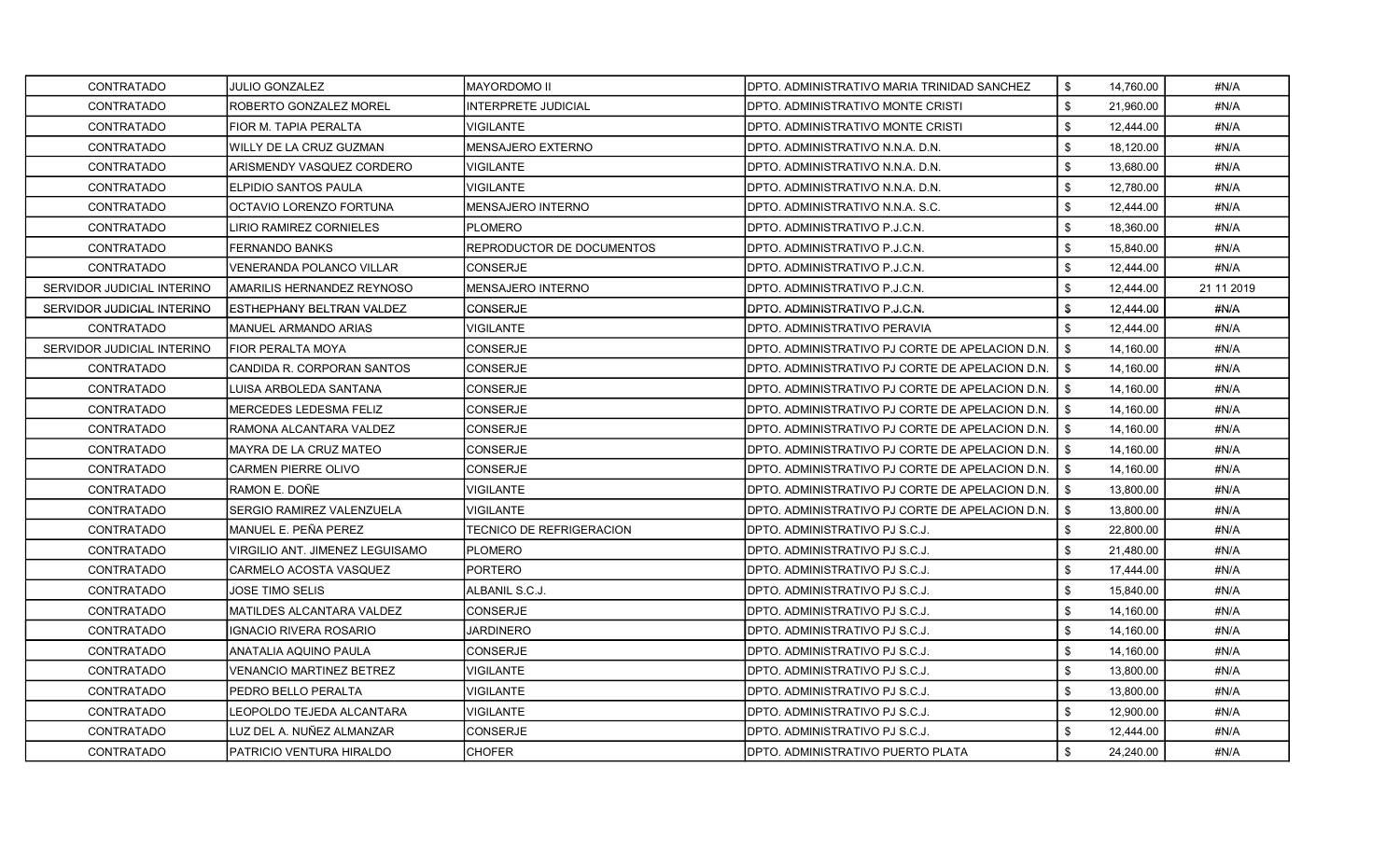| <b>CONTRATADO</b>          | JOSE FCO. ABREU MOTA             | <b>VIGILANTE</b>                        | DPTO. ADMINISTRATIVO PUERTO PLATA | \$<br>12,444.00 | #N/A       |
|----------------------------|----------------------------------|-----------------------------------------|-----------------------------------|-----------------|------------|
| <b>CONTRATADO</b>          | LUCIANO RODRIGUEZ VASQUEZ        | <b>VIGILANTE</b>                        | DPTO. ADMINISTRATIVO PUERTO PLATA | \$<br>12,444.00 | #N/A       |
| <b>CONTRATADO</b>          | JUAN DEL ROSARIO NUÑEZ           | <b>VIGILANTE</b>                        | DPTO. ADMINISTRATIVO PUERTO PLATA | \$<br>12,444.00 | #N/A       |
| <b>CONTRATADO</b>          | BERNALDO SANTANA ENCARNACION     | <b>JARDINERO</b>                        | DPTO. ADMINISTRATIVO S.C.         | \$<br>14,160.00 | #N/A       |
| CONTRATADO                 | JOSE DE LAS M. CIPRIAN SANCHEZ   | <b>VIGILANTE</b>                        | DPTO. ADMINISTRATIVO S.C.         | \$<br>12,780.00 | #N/A       |
| SERVIDOR JUDICIAL INTERINO | JUANA FCA. SANCHEZ MOTA          | CONSERJE                                | DPTO. ADMINISTRATIVO S.C.         | \$<br>12,444.00 | #N/A       |
| SERVIDOR JUDICIAL INTERINO | MIDONIA DE JESUS SANTOS          | <b>CONSERJE</b>                         | DPTO. ADMINISTRATIVO S.C.         | \$<br>12,444.00 | #N/A       |
| CONTRATADO                 | MILAGROS CEBALLOS                | MENSAJERO INTERNO                       | DPTO. ADMINISTRATIVO S.C.         | \$<br>12,444.00 | #N/A       |
| <b>CONTRATADO</b>          | FELIPE DIPRE DE LA ROSA          | <b>VIGILANTE</b>                        | DPTO. ADMINISTRATIVO S.C.         | \$<br>12,444.00 | #N/A       |
| <b>CONTRATADO</b>          | MIOSOTIS GERMAN TEJEDA           | CONSERJE                                | DPTO. ADMINISTRATIVO S.C.         | \$<br>12,444.00 | #N/A       |
| CONTRATADO                 | <b>HECTOR R. PEREZ VENTURA</b>   | SUPERVISOR DE SEGURIDAD                 | DPTO. ADMINISTRATIVO S.D.         | \$<br>45,000.00 | #N/A       |
| <b>CONTRATADO</b>          | DANIEL MUÑOZ DURAN               | SUPERVISOR DE SEGURIDAD                 | DPTO. ADMINISTRATIVO S.D.         | \$<br>24,000.00 | #N/A       |
| <b>CONTRATADO</b>          | VICTOR M. DE JESUS ROSARIO       | MAYORDOMO I                             | DPTO. ADMINISTRATIVO S.D.         | \$<br>20,160.00 | #N/A       |
| CONTRATADO                 | MARINO C. ROMAN FELIZ            | AUXILIAR DE ALMACEN                     | DPTO. ADMINISTRATIVO S.D.         | \$<br>18,720.00 | #N/A       |
| SERVIDOR JUDICIAL INTERINO | AURYS L. DIAZ BRAZOBAN           | AUXILIAR ADMINISTRATIVO                 | DPTO. ADMINISTRATIVO S.D.         | \$<br>16,440.00 | 11 04 2020 |
| <b>CONTRATADO</b>          | MARIA D. MATOS CASTILLO          | CONSERJE                                | DPTO. ADMINISTRATIVO S.D.         | \$<br>14,160.00 | #N/A       |
| SERVIDOR JUDICIAL INTERINO | RAMONA HERNANDEZ VILLAR          | <b>CONSERJE</b>                         | DPTO. ADMINISTRATIVO S.D.         | \$<br>12,444.00 | 31 12 2019 |
| SERVIDOR JUDICIAL INTERINO | ROGILIA SOSA CASTILLO            | <b>CONSERJE</b>                         | DPTO. ADMINISTRATIVO S.D.         | \$<br>12,444.00 | 31 12 2019 |
| <b>CONTRATADO</b>          | FELIPE SUERO MERCEDES            | VIGILANTE                               | DPTO. ADMINISTRATIVO S.D. OESTE   | \$<br>13,680.00 | #N/A       |
| SERVIDOR JUDICIAL INTERINO | SANTA YAN YEN                    | CONSERJE                                | DPTO. ADMINISTRATIVO S.D. OESTE   | \$<br>12,444.00 | #N/A       |
| SERVIDOR JUDICIAL INTERINO | FERNANDA GOMEZ MARTINEZ          | CONSERJE                                | DPTO. ADMINISTRATIVO S.D. OESTE   | \$<br>12,444.00 | #N/A       |
| CONTRATADO                 | BERKIS M. LOPEZ ACOSTA           | ENCARGADO(A) OFICINA ADMINISTRATIVA IV  | DPTO. ADMINISTRATIVO S.F.M.       | \$<br>81,952.80 | #N/A       |
| SERVIDOR JUDICIAL INTERINO | ANGEL ML. DE LEON RAMIREZ        | <b>ENC. MANTENIMIENTO</b>               | DPTO. ADMINISTRATIVO S.F.M.       | \$<br>45,540.00 | #N/A       |
| CONTRATADO                 | FRANCISCO A. MERCEDES FERRERAS   | <b>CHOFER</b>                           | DPTO. ADMINISTRATIVO S.F.M.       | \$<br>24,240.00 | #N/A       |
| SERVIDOR JUDICIAL INTERINO | BERNARDA ALT. DIAZ RIVERA        | CONSERJE                                | DPTO. ADMINISTRATIVO S.F.M.       | \$<br>12,444.00 | #N/A       |
| <b>CONTRATADO</b>          | CRISTINA ALT. ROJAS              | CONSERJE                                | DPTO. ADMINISTRATIVO S.F.M.       | \$<br>12,444.00 | #N/A       |
| CONTRATADO                 | WILIS RAMIREZ AMPARO             | MENSAJERO INTERNO                       | DPTO. ADMINISTRATIVO S.F.M.       | \$<br>12,444.00 | #N/A       |
| SERVIDOR JUDICIAL INTERINO | VICTOR AQUINO SANCHEZ            | <b>CHOFER</b>                           | DPTO. ADMINISTRATIVO S.J.M.       | \$<br>24,240.00 | #N/A       |
| CONTRATADO                 | <b>DIGNA OGANDO</b>              | CONSERJE                                | DPTO. ADMINISTRATIVO S.J.M.       | \$<br>12,444.00 | #N/A       |
| CONTRATADO                 | LUISA MORA DE LOS SANTOS         | CONSERJE                                | DPTO. ADMINISTRATIVO S.J.M.       | \$<br>12,444.00 | #N/A       |
| <b>CONTRATADO</b>          | MANUEL RAMIREZ ROSADO            | VIGILANTE                               | DPTO. ADMINISTRATIVO S.J.M.       | \$<br>12,444.00 | #N/A       |
| CONTRATADO                 | <b>VINICIO HERRERA</b>           | <b>JARDINERO</b>                        | DPTO. ADMINISTRATIVO S.P.M.       | \$<br>12,444.00 | #N/A       |
| <b>CONTRATADO</b>          | <b>MARIA COPLIN KELLY</b>        | ENCARGADO(A) OFICINA ADMINISTRATIVA III | DPTO. ADMINISTRATIVO SAMANA       | \$<br>67,405.20 | #N/A       |
| <b>CONTRATADO</b>          | <b>GENEROSO GERONIMO SHEPARD</b> | <b>VIGILANTE</b>                        | DPTO. ADMINISTRATIVO SAMANA       | \$<br>13,680.00 | #N/A       |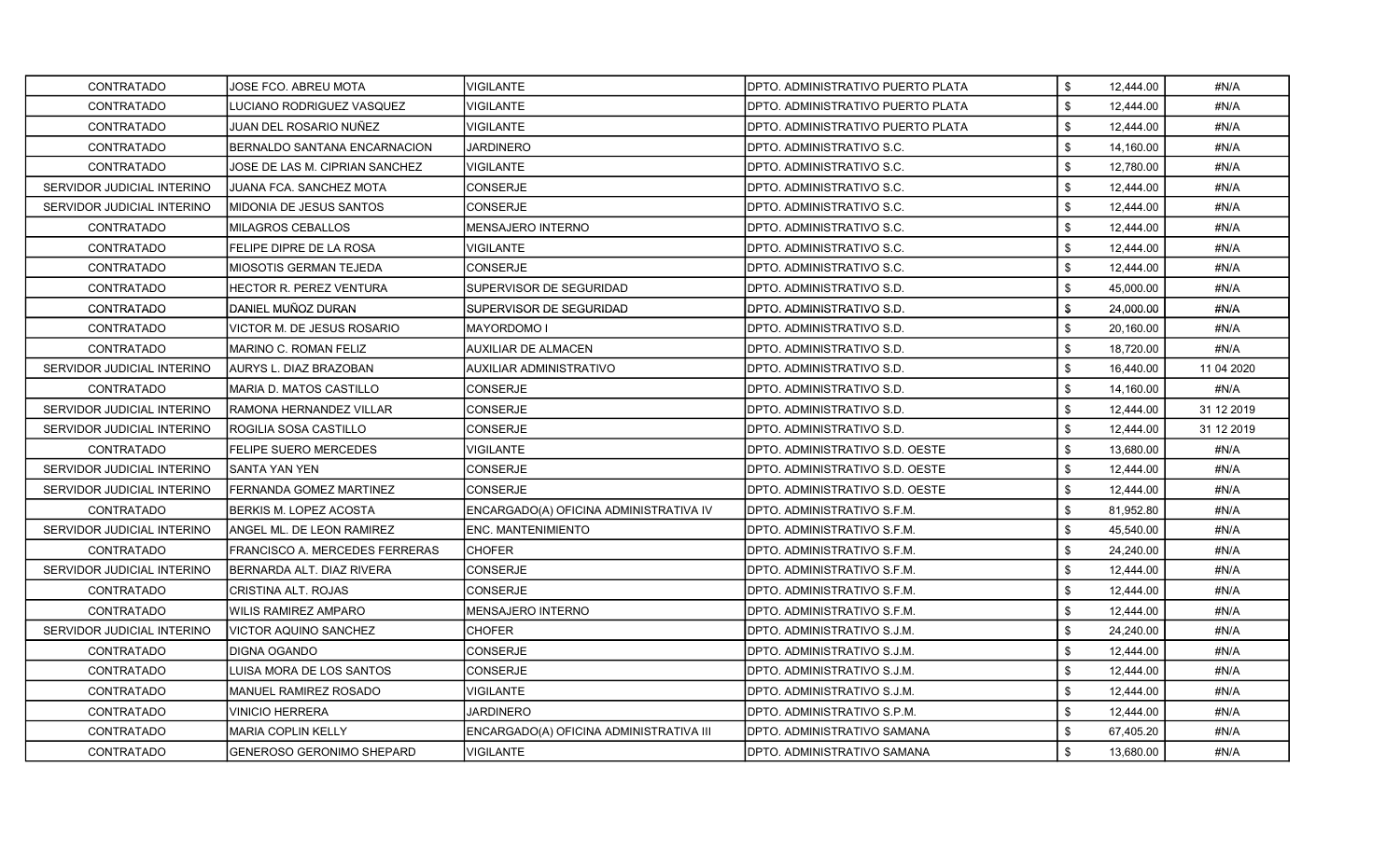| <b>CONTRATADO</b>          | MARCOS ALCALA JAZMIN                | <b>VIGILANTE</b>                                                        | DPTO. ADMINISTRATIVO SAMANA                         | \$   | 12,444.00  | #N/A       |
|----------------------------|-------------------------------------|-------------------------------------------------------------------------|-----------------------------------------------------|------|------------|------------|
| <b>CONTRATADO</b>          | TRINIDAD VILLAFAÑA GONZALEZ         | <b>VIGILANTE</b>                                                        | DPTO. ADMINISTRATIVO SANCHEZ RAMIREZ                | \$   | 12,444.00  | #N/A       |
| <b>CONTRATADO</b>          | RAFAEL ANT. GOMEZ MEJIA             | <b>VIGILANTE</b>                                                        | DPTO. ADMINISTRATIVO SANTIAGO                       | \$   | 12,780.00  | #N/A       |
| <b>CONTRATADO</b>          | FRANCISCO ALB. RODRIGUEZ MEDINA     | <b>VIGILANTE</b>                                                        | DPTO. ADMINISTRATIVO SANTIAGO                       | \$   | 12,444.00  | #N/A       |
| <b>CONTRATADO</b>          | RAFAEL ANTONIO TORRES TAVERAS       | <b>VIGILANTE</b>                                                        | DPTO. ADMINISTRATIVO SANTIAGO                       | \$   | 12,444.00  | #N/A       |
| SERVIDOR JUDICIAL INTERINO | MANUEL E. ESPINAL PERALTA           | VIGILANTE                                                               | DPTO. ADMINISTRATIVO SANTIAGO                       | \$   | 12,444.00  | #N/A       |
| SERVIDOR JUDICIAL INTERINO | <b>RAFAEL ANT. PAYERO RODRIGUEZ</b> | <b>VIGILANTE</b>                                                        | DPTO. ADMINISTRATIVO SANTIAGO                       | \$   | 12,444.00  | #N/A       |
| CONTRATADO                 | LUZ M. GENAO                        | <b>CONSERJE</b>                                                         | DPTO. ADMINISTRATIVO SANTIAGO                       | \$   | 12,444.00  | #N/A       |
| <b>CONTRATADO</b>          | FELIX ML. ROSADO                    | VIGILANTE                                                               | DPTO. ADMINISTRATIVO SANTIAGO                       | \$   | 12,444.00  | #N/A       |
| <b>CONTRATADO</b>          | RAMON MARTE                         | JARDINERO                                                               | DPTO. ADMINISTRATIVO SANTIAGO                       | \$   | 12,444.00  | #N/A       |
| CONTRATADO                 | CARLOS R. ALCANTARA DOMINGUEZ       | <b>JARDINERO</b>                                                        | DPTO. ADMINISTRATIVO SANTIAGO                       | \$   | 12,444.00  | #N/A       |
| <b>CONTRATADO</b>          | <b>JOSE FRIAS</b>                   | MAYORDOMO II                                                            | DPTO, ADMINISTRATIVO TRIB. SUPERIOR ADMINISTRATI    | - \$ | 18,120.00  | #N/A       |
| <b>CONTRATADO</b>          | RAMON A. TINEO DIAZ                 | <b>MAYORDOMO III</b>                                                    | DPTO. ADMINISTRATIVO TRIBUNALES FAMILIA             | \$   | 18,720.00  | #N/A       |
| <b>CONTRATADO</b>          | ANTONIO MENDEZ FLORIAN              | VIGILANTE                                                               | DPTO. ADMINISTRATIVO TRIBUNALES FAMILIA             | \$   | 13,680.00  | #N/A       |
| <b>CONTRATADO</b>          | JUAN B. ALCANTARA SOTO              | CONSERJE                                                                | DPTO. ADMINISTRATIVO TRIBUNALES FAMILIA             | \$   | 13,440.00  | #N/A       |
| <b>CONTRATADO</b>          | JUANA B. LLUVERES CASTILLO          | CONSERJE                                                                | DPTO. ADMINISTRATIVO TRIBUNALES FAMILIA             | \$   | 13,440.00  | #N/A       |
| CONTRATADO                 | RAFAEL CASTRO                       | VIGILANTE                                                               | DPTO. ADMINISTRATIVO TRIBUNALES FAMILIA             | \$   | 12,780.00  | #N/A       |
| <b>CONTRATADO</b>          | LUIS R. RIVAS UREÑA                 | <b>VIGILANTE</b>                                                        | DPTO. ADMINISTRATIVO VALVERDE                       | \$   | 12,444.00  | #N/A       |
| SERVIDOR JUDICIAL INTERINO | ROSSILLY C. MELO GONZALEZ           | AUXILIAR ADMINISTRATIVO                                                 | DPTO. DE CALIDAD Y SEGUIMIENTO DE LOS SERVICIOS     | - \$ | 24,240.00  | 13 02 2020 |
| SERVIDOR JUDICIAL INTERINO | DAYSI MONTILLA GENAO                | CONSERJE                                                                | DPTO. DE MANTENIMIENTO J.I.                         | \$   | 14,484.00  | #N/A       |
| SERVIDOR JUDICIAL INTERINO | <b>JOSEFA MODESTO MARTE</b>         | CONSERJE                                                                | DPTO. DE MANTENIMIENTO J.I.                         | \$   | 14,484.00  | #N/A       |
| SERVIDOR JUDICIAL INTERINO | ALTAGRACIA BATISTA ALCANTARA        | <b>CONSERJE</b>                                                         | DPTO. DE MANTENIMIENTO J.I.                         | \$   | 14,160.00  | #N/A       |
| CONTRATADO                 | JOSE ALT. VALDEZ MATEO              | <b>AUX. DE MANTENIMIENTO</b>                                            | DPTO. DE MANTENIMIENTO J.I. D.N. Y ZONA SUR         | \$   | 24,240.00  | #N/A       |
| CONTRATADO                 | UBALDO RODRIGUEZ CABRERA            | <b>PLOMERO</b>                                                          | DPTO. DE MANTENIMIENTO J.I. ZONA NORTE Y NORESTE \$ |      | 20,760.00  | #N/A       |
| <b>CONTRATADO</b>          | CRISTINA DEL C. DIAZ COLON          | CONSERJE                                                                | DPTO. DE MANTENIMIENTO J.I. ZONA NORTE Y NORESTE \$ |      | 12,444.00  | #N/A       |
| SERVIDOR JUDICIAL INTERINO |                                     | KAROLINE TAYLOR VASQUEZ DE PICHARD GERENTE DE PROYECTOS TECNOLOGICOS JI | DPTO. DE TECNOLOGIA J.I.                            | \$   | 117,532.80 | #N/A       |
| <b>CONTRATADO</b>          | ELIZABETH AMPARO RODRIGUEZ          | SECRETARIA (O) AUXILIAR III                                             | DPTO. TECNICO DE MENSURAS                           | \$   | 34,980.00  | #N/A       |
| CONTRATADO                 | <b>GABRIEL A. PAULINO FERNANDEZ</b> | ASESOR DE PROTOCOLO                                                     | GERENCIA DE RELACIONES PUBLICAS Y PROTOCOLO         | \$   | 84,000.00  | #N/A       |
| <b>CONTRATADO</b>          | ERNESTINA E. CABRERA DE GERMAN      | CAMARERO I                                                              | GERENCIA DE RELACIONES PUBLICAS Y PROTOCOLO         | \$   | 38,088.00  | #N/A       |
| <b>CONTRATADO</b>          | HILARIO FRIAS FRIAS                 | CAMARERO I                                                              | GERENCIA DE RELACIONES PUBLICAS Y PROTOCOLO         | \$   | 38.088.00  | #N/A       |
| SERVIDOR JUDICIAL INTERINO | MANUEL E. NAVARRO ESPIRITUSANTO     | SECRETARIA (O) AUXILIAR III                                             | GERENCIA DE RELACIONES PUBLICAS Y PROTOCOLO         | \$   | 32,160.00  | #N/A       |
| CONTRATADO                 | ORLANDO E. PEREZ                    | <b>CAMARERO III</b>                                                     | GERENCIA DE RELACIONES PUBLICAS Y PROTOCOLO         | \$   | 28,860.00  | #N/A       |
| SERVIDOR JUDICIAL INTERINO | RANDY G. ROSARIO MORA               | <b>CAJERO</b>                                                           | <b>GERENCIA FINANCIERA J.I.</b>                     | \$   | 24,240.00  | #N/A       |
| <b>CONTRATADO</b>          | ELAINE F. RODRIGUEZ CRUZ            | <b>INSPECTOR JUDICIAL</b>                                               | INSPECTORIA GENERAL DEL CONSEJO DEL PODER JUDI \$   |      | 105.720.00 | #N/A       |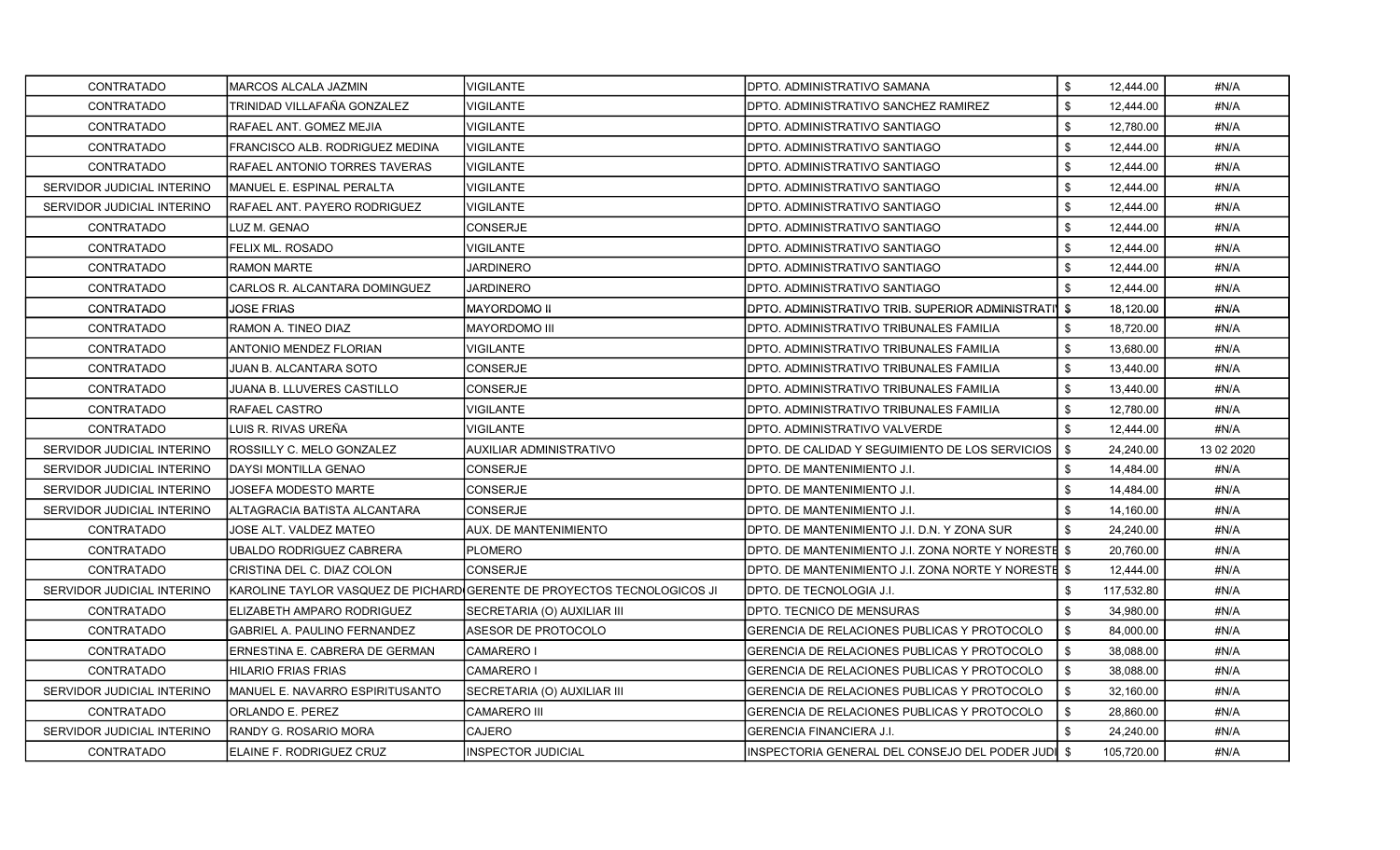| <b>CONTRATADO</b>          | ESTHER L. PEREZ FERRERAS        | IOFICINISTA 1RA. INSTANCIA    | JDO. DE 1RA. INST. BAORUCO              | \$<br>15,720.00 | #N/A        |
|----------------------------|---------------------------------|-------------------------------|-----------------------------------------|-----------------|-------------|
| <b>CONTRATADO</b>          | <b>CRISTIAN GONZALES</b>        | ALGUACIL DE ESTRADO           | JDO. DE 1RA. INST. CONSTANZA            | \$<br>14.760.00 | #N/A        |
| <b>CONTRATADO</b>          | ANA Y. DIAZ SANTANA             | CONSERJE-MENSAJERO(A)         | JDO. DE 1RA. INST. INDEPENDENCIA        | \$<br>12,444.00 | #N/A        |
| <b>CONTRATADO</b>          | JOSE DE JS. ORTIZ ARACENA       | ALGUACIL DE ESTRADO           | JDO. DE LA INSTRUCCION DAJABON          | \$<br>14,760.00 | #N/A        |
| <b>CONTRATADO</b>          | YODENNIS M. DIAZ PEREZ          | ALGUACIL DE ESTRADO           | JDO. DE LA INSTRUCCION PEDERNALES       | \$<br>14,760.00 | #N/A        |
| SERVIDOR JUDICIAL INTERINO | YUDISSA MA. BUSTAMANTE MONTERO  | OFICINISTA 1RA. INSTANCIA     | JDO. DE LA INSTRUCCION PERAVIA          | \$<br>15,720.00 | 02/01/2020  |
| CONTRATADO                 | <b>MARIANO URBAEZ DEL JESUS</b> | <b>VIGILANTE</b>              | JDO. DE LA INSTRUCCION SAN JOSE DE OCOA | \$<br>12,444.00 | #N/A        |
| <b>CONTRATADO</b>          | <b>MELANEA MATOS MEJIA</b>      | <b>CONSERJE</b>               | JDO. DE LA INSTRUCCION SAN JOSE DE OCOA | \$<br>12,444.00 | #N/A        |
| <b>CONTRATADO</b>          | <b>ISAAC MORIS</b>              | VIGILANTE                     | JDO. DE PAZ ASUNTOS MUNIC. S.D. NORTE   | \$<br>13,680.00 | #N/A        |
| SERVIDOR JUDICIAL INTERINO | YOLANDA DE LOS SANTOS           | <b>CONSERJE</b>               | JDO. DE PAZ ASUNTOS MUNIC. S.D. NORTE   | \$<br>12,444.00 | 18 10 2019  |
| <b>CONTRATADO</b>          | <b>CESAR SANCHEZ</b>            | <b>VIGILANTE</b>              | JDO. DE PAZ BAJOS DE HAINA              | \$<br>12,444.00 | #N/A        |
| <b>CONTRATADO</b>          | <b>FLORENCIO LORENZO</b>        | VIGILANTE                     | JDO. DE PAZ BAJOS DE HAINA              | \$<br>12,444.00 | #N/A        |
| CONTRATADO                 | LUIS O. TEJEDA DE LOS SANTOS    | VIGILANTE                     | JDO. DE PAZ BOHECHIO                    | \$<br>12,444.00 | #N/A        |
| <b>CONTRATADO</b>          | LUZ D. SANTANA QUEZADA          | CONSERJE-MENSAJERO(A)         | JDO. DE PAZ CAYETANO GERMOSEN           | \$<br>12,444.00 | #N/A        |
| SERVIDOR JUDICIAL INTERINO | ICRISMEIRY R. CASTILLO LLUBERES | OFICINISTA JDO. DE PAZ        | JDO. DE PAZ DE LA 1RA. CIRC. D.N.       | \$<br>16,440.00 | #N/A        |
| SERVIDOR JUDICIAL INTERINO | KIRBY R. PLASENCIO GONZALEZ     | <b>OFICINISTA JDO. DE PAZ</b> | JDO. DE PAZ DE LA 1RA. CIRC. D.N.       | \$<br>16,440.00 | 31 12 2019  |
| <b>CONTRATADO</b>          | ANTONIO E. CEDEÑO MILLIARD      | <b>VIGILANTE</b>              | JDO. DE PAZ DE LA 1RA. CIRC. D.N.       | \$<br>12,780.00 | #N/A        |
| CONTRATADO                 | LUIS F. BELTRE SANTOS           | <b>VIGILANTE</b>              | JDO. DE PAZ DE LA 1RA. CIRC. D.N.       | \$<br>12,780.00 | #N/A        |
| SERVIDOR JUDICIAL INTERINO | <b>KRYSMEIRY G. ESTEVEZ</b>     | OFICINISTA JDO. DE PAZ        | JDO. DE PAZ DE LA 1RA. CIRC. S.D. ESTE  | \$<br>16,440.00 | #N/A        |
| SERVIDOR JUDICIAL INTERINO | ANNY Y. NUÑEZ ARACENA           | OFICINISTA JDO. DE PAZ        | JDO. DE PAZ DE LA 2DA. CIRC. LA VEGA    | \$<br>14,760.00 | #N/A        |
| SERVIDOR JUDICIAL INTERINO | YANIRIS ALMONTE KING            | OFICINISTA JDO. DE PAZ        | JDO. DE PAZ DE LA 2DA. CIRC. S.D. ESTE  | \$<br>16,440.00 | 11 12 2019  |
| SERVIDOR JUDICIAL INTERINO | ICAROLIN E. SANCHEZ LANTIGUA    | OFICINISTA JDO. DE PAZ        | JDO. DE PAZ DE LA 2DA. CIRC. S.D. ESTE  | \$<br>16,440.00 | #N/A        |
| CONTRATADO                 | LUCILA D. ALVAREZ ALVAREZ       | CONSERJE                      | JDO. DE PAZ DE LA 2DA. CIRC. S.D. ESTE  | \$<br>12,444.00 | #N/A        |
| SERVIDOR JUDICIAL INTERINO | YESICA D. FERMIN SANCHEZ        | OFICINISTA JDO. DE PAZ        | JDO. DE PAZ DE LA 2DA. CIRC. SANTIAGO   | \$<br>14,760.00 | 20/09/2020  |
| SERVIDOR JUDICIAL INTERINO | LETICIA S. LEBRON CASTILLO      | OFICINISTA JDO. DE PAZ        | JDO. DE PAZ DE LA 3RA. CIRC. D.N.       | \$<br>16,440.00 | 31/12/2019  |
| SERVIDOR JUDICIAL INTERINO | IMARLENE K. OCHOA SOSA          | <b>OFICINISTA JDO. DE PAZ</b> | JDO. DE PAZ DE LA 3RA. CIRC. D.N.       | \$<br>16,440.00 | 20 09 20 20 |
| <b>CONTRATADO</b>          | EDWIN M. MORENO CASTILLO        | OFICINISTA JDO. DE PAZ        | JDO. DE PAZ DE LA 4TA. CIRC. D.N.       | \$<br>16.440.00 | #N/A        |
| SERVIDOR JUDICIAL INTERINO | DILENNI GARCIA DE LOS SANTOS    | OFICINISTA JDO. DE PAZ        | JDO. DE PAZ DON JUAN                    | \$<br>16,440.00 | #N/A        |
| CONTRATADO                 | JOSE FCO. DE OLEO ENCARNACION   | CONSERJE-MENSAJERO(A)         | JDO. DE PAZ EL CERCADO                  | \$<br>12,444.00 | #N/A        |
| <b>CONTRATADO</b>          | ALBA I. BARRIENTOS VALDEZ       | CONSERJE-MENSAJERO(A)         | JDO. DE PAZ EL LLANO                    | \$<br>12,444.00 | #N/A        |
| CONTRATADO                 | JOSE ALT. PEREZ PIÑA            | <b>VIGILANTE</b>              | JDO. DE PAZ EL VALLE                    | \$<br>12,444.00 | #N/A        |
| <b>CONTRATADO</b>          | JORGE ANT. PERALTA DOMINGUEZ    | <b>VIGILANTE</b>              | JDO. DE PAZ ESPERANZA                   | \$<br>12,444.00 | #N/A        |
| CONTRATADO                 | SERGIO DE LA CRUZ MEDINA        | CONSERJE-MENSAJERO(A)         | JDO. DE PAZ GUAYMATE                    | \$<br>12,444.00 | #N/A        |
| SERVIDOR JUDICIAL INTERINO | ERIKA P. GOMEZ                  | CONSERJE-MENSAJERO(A)         | JDO. DE PAZ GUAYUBIN                    | \$<br>12,444.00 | #N/A        |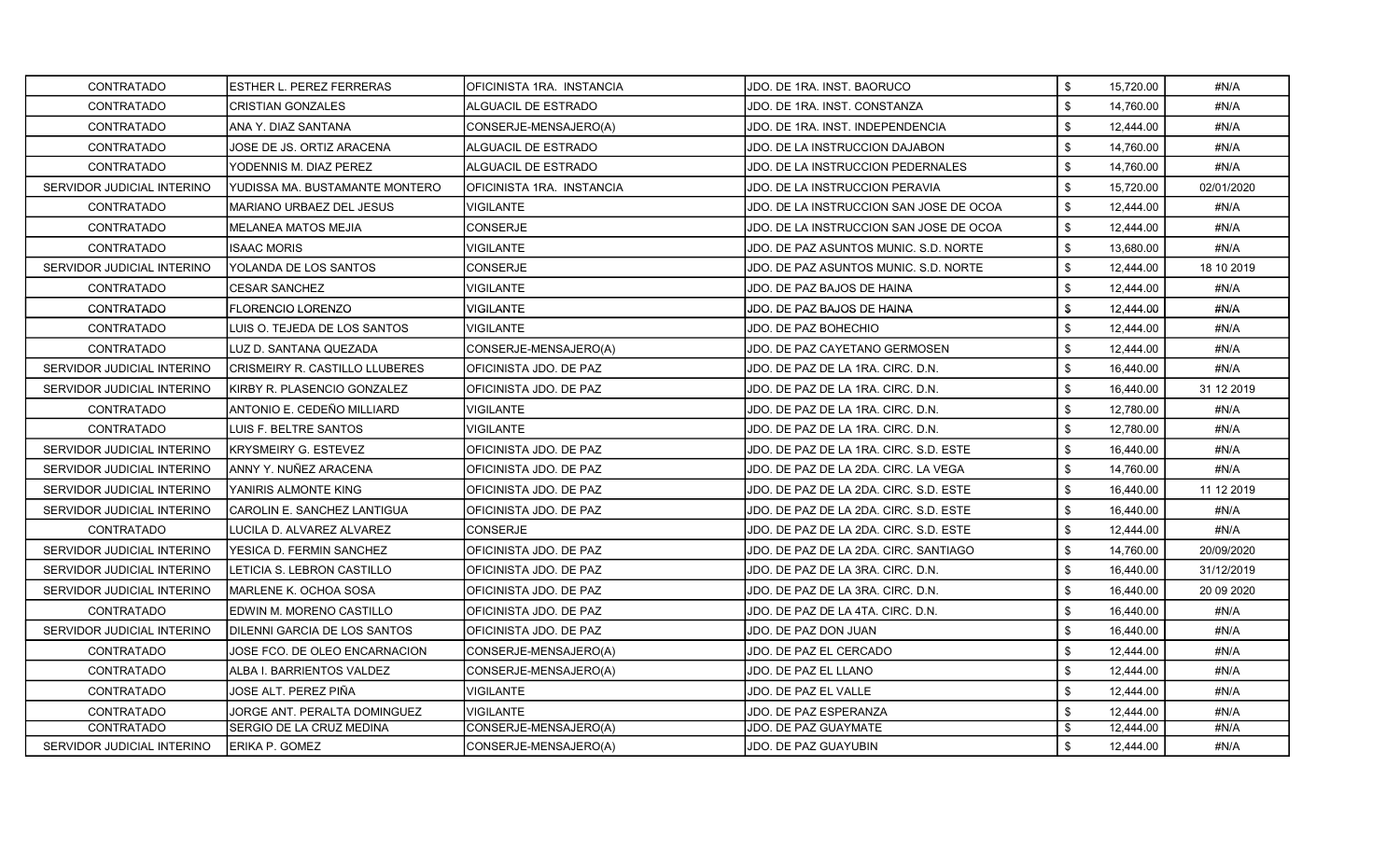| <b>CONTRATADO</b>          | JULIO A. ESPEJO ORTEGA             | <b>VIGILANTE</b>        | JDO. DE PAZ LAGUNA SALADA                           | \$   | 12,444.00 | #N/A       |
|----------------------------|------------------------------------|-------------------------|-----------------------------------------------------|------|-----------|------------|
| <b>CONTRATADO</b>          | RAMON DE JS. RIVERA CAMPUSANO      | <b>VIGILANTE</b>        | JDO. DE PAZ NIGUA                                   | \$   | 12,444.00 | #N/A       |
| <b>CONTRATADO</b>          | LUIS S. PEREZ RAMIREZ              | <b>VIGILANTE</b>        | JDO. DE PAZ OVIEDO                                  | \$   | 12,444.00 | #N/A       |
| <b>CONTRATADO</b>          | LORGIRIES ACOSTA FELIZ             | OFICINISTA JDO. DE PAZ  | JDO. DE PAZ PARAISO                                 | \$   | 14,760.00 | #N/A       |
| <b>CONTRATADO</b>          | ESEQUIER MATOS ACOSTA              | VIGILANTE               | JDO. DE PAZ PARAISO                                 | \$   | 12,444.00 | #N/A       |
| CONTRATADO                 | MIGUEL B. TERRERO FERRERAS         | VIGILANTE               | <b>JDO. DE PAZ PEDERNALES</b>                       | \$   | 12,444.00 | #N/A       |
| SERVIDOR JUDICIAL INTERINO | GLADYS A. CONTRERAS MANZUETA       | OFICINISTA JDO. DE PAZ  | JDO. DE PAZ PERALVILLO                              | \$   | 16,440.00 | #N/A       |
| <b>CONTRATADO</b>          | CHARLES I. JIMENEZ PEREZ           | ALGUACIL DE ESTRADO     | JDO. DE PAZ S.C.                                    | \$   | 13,800.00 | #N/A       |
| SERVIDOR JUDICIAL INTERINO | YUGERNI GARCIA MARTINEZ            | OFICINISTA JDO. DE PAZ  | JDO. DE PAZ S.D. OESTE                              | \$   | 16,440.00 | #N/A       |
| SERVIDOR JUDICIAL INTERINO | <b>JANNIRIS E. TORIBIO JIMENEZ</b> | OFICINISTA JDO. DE PAZ  | JDO. DE PAZ S.D. OESTE                              | \$   | 16,440.00 | 05 11 2019 |
| SERVIDOR JUDICIAL INTERINO | MARDARY BEARD QUIROZ               | OFICINISTA JDO. DE PAZ  | JDO. DE PAZ S.D. OESTE                              | \$   | 16,440.00 | 31 12 2019 |
| SERVIDOR JUDICIAL INTERINO | CARINA MATEO BOVON                 | <b>ARCHIVISTA</b>       | JDO. DE PAZ S.D. OESTE                              | \$   | 13,920.00 | 05 11 2019 |
| <b>CONTRATADO</b>          | RAMON RODRIGUEZ PULA               | VIGILANTE               | JDO. DE PAZ SABANA GRANDE DE PALENQUE               | \$   | 12,444.00 | #N/A       |
| <b>CONTRATADO</b>          | JUANA M. NUÑEZ PICHARDO            | CONSERJE-MENSAJERO(A)   | JDO. DE PAZ SABANA IGLESIA                          | \$   | 12,444.00 | #N/A       |
| <b>CONTRATADO</b>          | WILLIAM R. MEJIA                   | VIGILANTE               | JDO. DE PAZ SABANA LARGA                            | \$   | 12.444.00 | #N/A       |
| <b>CONTRATADO</b>          | ANA M. ESPINAL NUÑEZ               | CONSERJE-MENSAJERO(A)   | JDO. DE PAZ SAN JOSE DE LAS MATAS                   | \$   | 12,444.00 | #N/A       |
| <b>CONTRATADO</b>          | BIENVENIDO ANT. RUIZ Y ROSARIO     | <b>VIGILANTE</b>        | JDO. DE PAZ SAN RAFAEL DEL YUMA                     | \$   | 12,444.00 | #N/A       |
| <b>CONTRATADO</b>          | FINLANDIA J. BELTRE MEDINA         | CONSERJE-MENSAJERO(A)   | <b>JDO. DE PAZ TABARA ARRIBA</b>                    | \$   | 12,444.00 | #N/A       |
| <b>CONTRATADO</b>          | <b>GREGORIO REYES</b>              | <b>VIGILANTE</b>        | JDO. DE PAZ TAMAYO                                  | \$   | 12,444.00 | #N/A       |
| <b>CONTRATADO</b>          | JUAN ALB. ACOSTA HIDALGO           | VIGILANTE               | JDO. DE PAZ TENARES                                 | \$   | 12,444.00 | #N/A       |
| <b>CONTRATADO</b>          | EDINSON PEREZ GONZALEZ             | <b>VIGILANTE</b>        | JDO. DE PAZ UVILLA                                  | \$   | 12,444.00 | #N/A       |
| <b>CONTRATADO</b>          | BLAS GERARDO HEREDIA               | <b>VIGILANTE</b>        | JDO. DE PAZ VICENTE NOBLE                           | \$   | 12,444.00 | #N/A       |
| CONTRATADO                 | SOFI ALT. RAMIREZ SANTANA          | CONSERJE-MENSAJERO(A)   | JDO. DE PAZ VILLA ALTAGRACIA                        | \$   | 12,444.00 | #N/A       |
| CONTRATADO                 | ROSANNA V. MORENO PANIAGUA         | CONSERJE-MENSAJERO(A)   | JDO. DE PAZ YAGUATE                                 | \$   | 12,444.00 | #N/A       |
| SERVIDOR JUDICIAL INTERINO | IKATIUSCA BLANCO D´OLEO            | SUPERVISOR DE ARCHIVO   | OFIC. COORDINADORA ARCHIVO JUDICIAL                 | \$   | 29,580.00 | #N/A       |
| SERVIDOR JUDICIAL INTERINO | DIONICIO ROSARIO JIMENEZ           | <b>ARCHIVISTA</b>       | OFIC. COORDINADORA ARCHIVO JUDICIAL                 | \$   | 13,920.00 | #N/A       |
| SERVIDOR JUDICIAL INTERINO | FRANCIS PERALTA RODRIGUEZ          | <b>ARCHIVISTA</b>       | OFIC. COORDINADORA ARCHIVO JUDICIAL                 | \$   | 13,920.00 | #N/A       |
| <b>CONTRATADO</b>          | CARLOS M. SOTO SALAS               | <b>ARCHIVISTA</b>       | OFIC. DE ARCHIVO JUDICIAL CAM.CIVIL CORTE DE APEL I | - \$ | 13,920.00 | #N/A       |
| SERVIDOR JUDICIAL INTERINO | IAIDA M. VELEZ CASTRO              | ARCHIVISTA              | OFIC. DE ARCHIVO JUDICIAL JURISD. N.N.A. D.N.       | \$   | 13,920.00 | #N/A       |
| <b>CONTRATADO</b>          | <b>MAXIMO B. REINOSO TAPIA</b>     | SUPERVISOR DE ARCHIVO   | OFIC. DE ARCHIVO JUDICIAL PJ LA VEGA                | \$   | 29,580.00 | #N/A       |
| SERVIDOR JUDICIAL INTERINO | KATHERINE A. CABRERA VIZCAINO      | ARCHIVISTA              | OFIC. DE ARCHIVO JUDICIAL PJ S.C.                   | \$   | 16,440.00 | #N/A       |
| SERVIDOR JUDICIAL INTERINO | YELISSA CAMPUSANO SUERO            | <b>ARCHIVISTA</b>       | OFIC. DE ARCHIVO SECRETARIA GENERAL S.C.J.          | \$   | 20,160.00 | #N/A       |
| SERVIDOR JUDICIAL INTERINO | <b>JASMEL BOCIO BAUTISTA</b>       | <b>ARCHIVISTA</b>       | OFIC. DE ARCHIVO SECRETARIA GENERAL S.C.J.          | \$   | 20.160.00 | #N/A       |
| SERVIDOR JUDICIAL INTERINO | HIPOLITO PINEDA PEREYRA            | SUPERVISOR DE SEGURIDAD | OFIC. DE SEGURIDAD S.C.J.                           | \$   | 45,000.00 | #N/A       |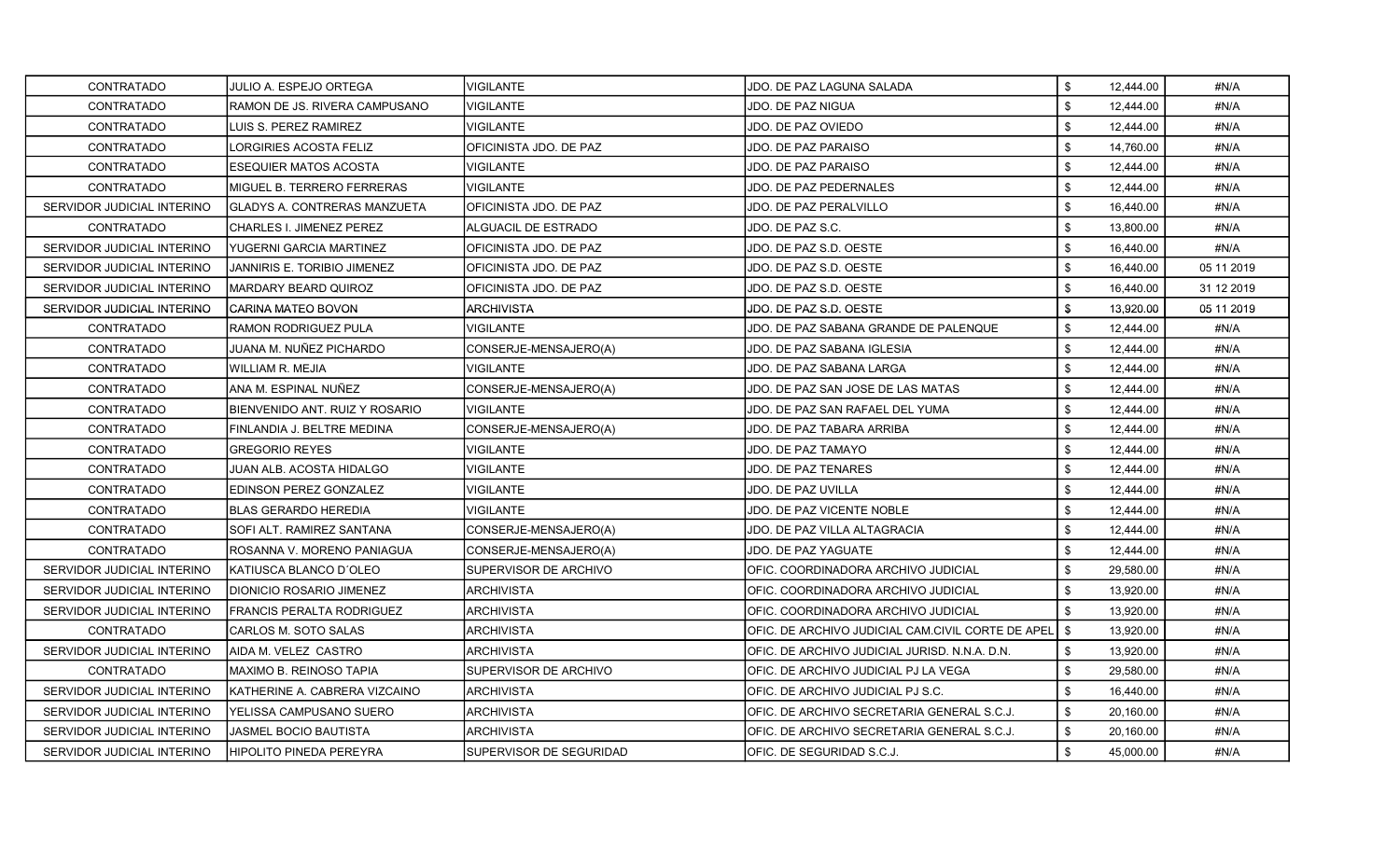| <b>CONTRATADO</b>          | <b>ISIDRO CORDERO</b>             | SEGURIDAD EX-PRESIDENTE SCJ        | OFIC. DE SEGURIDAD S.C.J.                   | \$<br>21,360.00 | #N/A       |
|----------------------------|-----------------------------------|------------------------------------|---------------------------------------------|-----------------|------------|
| SERVIDOR JUDICIAL INTERINO | <b>I</b> LUIS MARIÑEZ PEÑA        | SEGURIDAD DE PLANTA                | IOFIC. DE SEGURIDAD S.C.J.                  | \$<br>19,197.23 | #N/A       |
| <b>CONTRATADO</b>          | LENIN R. VASQUEZ CABRERA          | SOPORTE TECNICO II                 | OFIC. DE TECNOLOGIAS REGIONAL ZONA NORTE    | \$<br>34,980.00 | #N/A       |
| SERVIDOR JUDICIAL INTERINO | JULISSA I. BAEZ SANCHEZ           | OFICINISTA 1RA. INSTANCIA          | PCIA. CAMARA CIVIL JDO. 1RA. INST. D.N.     | \$<br>20,760.00 | #N/A       |
| SERVIDOR JUDICIAL INTERINO | ESMARLY D. SANTOS MEJIA           | OFICINISTA 1RA. INSTANCIA          | PCIA. CAMARA CIVIL JDO. 1RA. INST. D.N.     | \$<br>20,760.00 | #N/A       |
| SERVIDOR JUDICIAL INTERINO | YOKASTHERY DEL C. OZORIA GONZALEZ | IOFICINISTA 1RA. INSTANCIA         | PCIA, CAMARA CIVIL JDO, 1RA, INST, SANTIAGO | \$<br>15,720.00 | #N/A       |
| SERVIDOR JUDICIAL INTERINO | JORGELINA GERMOSEN LEON           | OFICINISTA 1RA. INSTANCIA          | PCIA. CAMARA CIVIL JDO. 1RA. INST. SANTIAGO | \$<br>15,720.00 | #N/A       |
| SERVIDOR JUDICIAL INTERINO | IREYNA E. LOPEZ MIESES            | OFICINISTA 1RA. INSTANCIA          | PCIA. JDO. DE TRABAJO D.N.                  | \$<br>20,760.00 | 30 11 2019 |
| SERVIDOR JUDICIAL INTERINO | HORTENSIA N. ACOSTA PEREZ         | OFICINISTA 1RA. INSTANCIA          | PCIA. JDO. DE TRABAJO D.N.                  | \$<br>20,760.00 | 30 11 2019 |
| <b>CONTRATADO</b>          | MILCIADES JAVIER RUIZ             | SEGURIDAD EX-PRESIDENTE SCJ        | PRESIDENCIA S.C.J.                          | \$<br>20,441.57 | #N/A       |
| SERVIDOR JUDICIAL INTERINO | <b>INICHOLE M. CUEVAS SANTANA</b> | ABOGADO AYUDANTE SCJ               | PRIMERA SALA S.C.J.                         | \$<br>88,100.00 | 31 12 2019 |
| SERVIDOR JUDICIAL INTERINO | ISTEPHANIE V. JIMENEZ GRULLON     | ABOGADO AYUDANTE SCJ               | PRIMERA SALA S.C.J.                         | \$<br>88,100.00 | 31 12 2019 |
| SERVIDOR JUDICIAL INTERINO | LUZ Y. HEYAIME RAMIREZ            | ASISTENTE DE JUEZ MIEMBRO SALA SCJ | PRIMERA SALA S.C.J.                         | \$<br>54,885.60 | #N/A       |
| SERVIDOR JUDICIAL INTERINO | IPERLA M. JIMENEZ DE PEREZ        | ASISTENTE DE JUEZ MIEMBRO SALA SCJ | PRIMERA SALA S.C.J.                         | \$<br>54,885.60 | 31 12 2019 |
| SERVIDOR JUDICIAL INTERINO | IMODESTO JAQUEZ MARQUEZ           | SEGURIDAD DE JUEZ SCJ              | PRIMERA SALA S.C.J.                         | \$<br>14,760.00 | #N/A       |
| SERVIDOR JUDICIAL INTERINO | IENMANUEL UPIA HERNANDEZ          | AUX. DE RECEPCION Y ENTREGA        | RECEPCION Y ENTREGA R.T.                    | \$<br>24,240.00 | 15 02 2020 |
| SERVIDOR JUDICIAL INTERINO | <b>IESTEFANY NUÑEZ DUARTE</b>     | <b>AUXILIAR REGISTRAL</b>          | <b>REGISTRO DE TITULOS NAGUA</b>            | \$<br>16,200.00 | #N/A       |
| <b>CONTRATADO</b>          | IPURITA GARCIA GONZALEZ           | <b>CONSERJE</b>                    | REGISTRO DE TITULOS PUERTO PLATA            | \$<br>12,444.00 | #N/A       |
| <b>CONTRATADO</b>          | MARIA C. ASENCIO ABREU            | <b>AUXILIAR REGISTRAL</b>          | REGISTRO DE TITULOS S.C.                    | \$<br>16,200.00 | #N/A       |
| <b>CONTRATADO</b>          | CAROLINA ALT. RODRIGUEZ BRITO     | CONSERJE                           | SALA CIVIL TRIBUNAL N.N.A. DUARTE           | \$<br>12,444.00 | #N/A       |
| <b>CONTRATADO</b>          | JESUS SILVERIO                    | VIGILANTE                          | SALA PENAL 1ER. TRIBUNAL N.N.A. SANTIAGO    | \$<br>12,444.00 | #N/A       |
| <b>CONTRATADO</b>          | HILARIO J. HOLGUIN SANTOS         | <b>VIGILANTE</b>                   | SALA PENAL TRIBUNAL N.N.A. LA VEGA          | \$<br>12,444.00 | #N/A       |
| <b>CONTRATADO</b>          | DIONICIO G. VALERIO CRUZ          | VIGILANTE                          | SALA PENAL TRIBUNAL N.N.A. LA VEGA          | \$<br>12,444.00 | #N/A       |
| <b>CONTRATADO</b>          | JUAN ALB. ROSARIO GOMEZ           | ALGUACIL DE ESTRADO                | SALA PENAL TRIBUNAL N.N.A. S.D.             | \$<br>14,760.00 | #N/A       |
| <b>CONTRATADO</b>          | JULIAN GARCIA                     | MENSAJERO EXTERNO                  | SECCION DE TRAMITES Y CORRESPONDENCIA       | \$<br>22,800.00 | #N/A       |
| <b>CONTRATADO</b>          | MANUEL SIERRA FABIAN              | <b>ENC. TRANSPORTACION</b>         | SECCION DE TRANSPORTACION                   | \$<br>77,836.80 | #N/A       |
| <b>CONTRATADO</b>          | <b>HORACIO GONZALEZ</b>           | <b>CHOFER</b>                      | SECCION DE TRANSPORTACION                   | \$<br>29,580.00 | #N/A       |
| <b>CONTRATADO</b>          | VICTOR H. GIL REYES               | <b>CHOFER</b>                      | SECCION DE TRANSPORTACION                   | \$<br>29,580.00 | #N/A       |
| <b>CONTRATADO</b>          | PABLO ANT. FLORIAN HERNANDEZ      | <b>CHOFER</b>                      | SECCION DE TRANSPORTACION                   | \$<br>29,580.00 | #N/A       |
| <b>CONTRATADO</b>          | VIRGILIO ANT. BERIGUETE           | <b>CHOFER</b>                      | SECCION DE TRANSPORTACION                   | \$<br>29,580.00 | #N/A       |
| <b>CONTRATADO</b>          | FRANCISCO W. JONES BRACHE         | <b>CHOFER</b>                      | SECCION DE TRANSPORTACION                   | \$<br>29,580.00 | #N/A       |
| <b>CONTRATADO</b>          | CEFERINO OFFRER DE LA ROSA        | <b>CHOFER</b>                      | SECCION DE TRANSPORTACION                   | \$<br>24,240.00 | #N/A       |
| <b>CONTRATADO</b>          | ISO L. ADAMES HERNANDEZ           | <b>CHOFER</b>                      | SECCION DE TRANSPORTACION                   | \$<br>24,240.00 | #N/A       |
| <b>CONTRATADO</b>          | SAN E. SANCHEZ                    | <b>CHOFER</b>                      | SECCION DE TRANSPORTACION                   | \$<br>24,240.00 | #N/A       |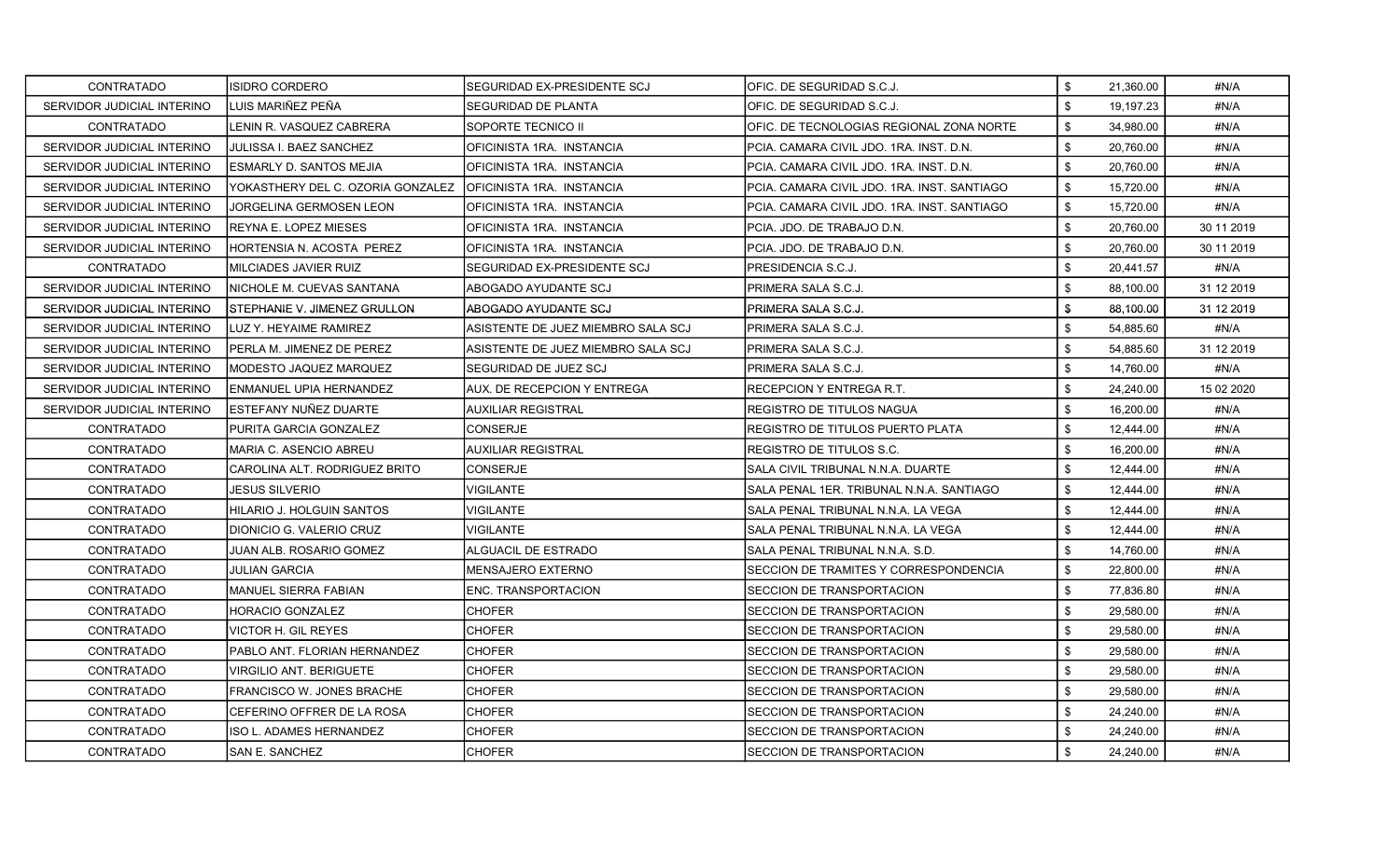| <b>CONTRATADO</b>          | SANTIAGO L. PERERA DURAN             | <b>CHOFER</b>                      | <b>SECCION DE TRANSPORTACION</b>                    | \$<br>24,240.00 | #N/A       |
|----------------------------|--------------------------------------|------------------------------------|-----------------------------------------------------|-----------------|------------|
| <b>CONTRATADO</b>          | PEDRO A. POLANCO JIMENEZ             | <b>CHOFER</b>                      | SECCION DE TRANSPORTACION                           | \$<br>24.240.00 | #N/A       |
| SERVIDOR JUDICIAL INTERINO | <b>JOSEL ROSA MARTE</b>              | <b>CHOFER</b>                      | SECCION DE TRANSPORTACION                           | \$<br>24,240.00 | #N/A       |
| SERVIDOR JUDICIAL INTERINO | JOSE M. ANGOMAS ESTRELLA             | <b>CHOFER</b>                      | SECCION DE TRANSPORTACION                           | \$<br>24,240.00 | #N/A       |
| SERVIDOR JUDICIAL INTERINO | <b>ESTARLING M. MERCEDES TERRERO</b> | <b>CHOFER</b>                      | SECCION DE TRANSPORTACION                           | \$<br>24,240.00 | #N/A       |
| SERVIDOR JUDICIAL INTERINO | ARIEL M. RAMIREZ RODRIGUEZ           | <b>CHOFER</b>                      | SECCION DE TRANSPORTACION                           | \$<br>24,240.00 | #N/A       |
| SERVIDOR JUDICIAL INTERINO | CHAROLYN HERRERA MATEO               | <b>CHOFER</b>                      | SECCION DE TRANSPORTACION                           | \$<br>24.240.00 | #N/A       |
| CONTRATADO                 | DONAL R. MORALES SEVERINO            | <b>CHOFER</b>                      | SECCION DE TRANSPORTACION                           | \$<br>24,240.00 | #N/A       |
| <b>CONTRATADO</b>          | REYNALDO FRIAS CASTRO                | <b>CHOFER</b>                      | SECCION DE TRANSPORTACION                           | \$<br>24,240.00 | #N/A       |
| <b>CONTRATADO</b>          | CONFESOR BOVIER DE LA CRUZ           | <b>CHOFER</b>                      | SECCION DE TRANSPORTACION                           | \$<br>24,240.00 | #N/A       |
| CONTRATADO                 | BIENVENIDO VASQUEZ                   | <b>CHOFER</b>                      | SECCION DE TRANSPORTACION                           | \$<br>24,240.00 | #N/A       |
| CONTRATADO                 | RIGOBERTO SOSA HERNANDEZ             | <b>CHOFER</b>                      | SECCION DE TRANSPORTACION                           | \$<br>24,240.00 | #N/A       |
| SERVIDOR JUDICIAL INTERINO | DILSON R. MENDOZA PERALTA            | OFICINISTA SERV. FASE DE FONDO     | SECRETARIA GENERAL JDO. ESP. TRANS Y MUNIC. SANT \$ | 14,760.00       | #N/A       |
| SERVIDOR JUDICIAL INTERINO | WILANDY A. ALMONTE SARITA            | ALGUACIL DE ESTRADO                | SECRETARIA GENERAL JDO. ESP. TRANS Y MUNIC. SANT \$ | 11,426.40       | #N/A       |
| SERVIDOR JUDICIAL INTERINO | AMABEL A. RICART ASTACIO             | <b>OFICINISTA SCJ</b>              | SECRETARIA GENERAL S.C.J.                           | \$<br>40,605.60 | #N/A       |
| SERVIDOR JUDICIAL INTERINO | YERMANA G. OZUNA ROSSO               | OFICINISTA SCJ                     | SECRETARIA GENERAL S.C.J.                           | \$<br>40.605.60 | #N/A       |
| SERVIDOR JUDICIAL INTERINO | <b>ISAAC ALVAREZ BAUTISTA</b>        | <b>OFICINISTA SCJ</b>              | SECRETARIA GENERAL S.C.J.                           | \$<br>24,240.00 | 01 02 2020 |
| CONTRATADO                 | RAMON ANT. ORTIZ MARTINEZ            | <b>MENSAJERO EXTERNO</b>           | SECRETARIA GENERAL S.C.J.                           | \$<br>22,800.00 | #N/A       |
| SERVIDOR JUDICIAL INTERINO | FERNANDO A. DIAZ CRUZ                | <b>OFICINISTA</b>                  | SECRETARIA GENERAL TRIBUNAL SUPERIOR ADM. D.N.      | \$<br>24,240.00 | 19 02 2020 |
| SERVIDOR JUDICIAL INTERINO | MARIANO ANT. GUZMAN PEREZ            | <b>OFICINISTA</b>                  | SECRETARIA GENERAL TRIBUNAL SUPERIOR ADM. D.N. I    | \$<br>24,240.00 | 19 02 2020 |
| <b>CONTRATADO</b>          | PEDRO J. RONE MOSCOSO                | ASISTENTE DE JUEZ MIEMBRO SALA SCJ | SEGUNDA SALA S.C.J.                                 | \$<br>54,885.60 | #N/A       |
| CONTRATADO                 | <b>GERINELDO MONTAS MONTERO</b>      | SEGURIDAD DE JUEZ SCJ              | SEGUNDA SALA S.C.J.                                 | \$<br>15,600.00 | #N/A       |
| CONTRATADO                 | <b>HERIBERTO BENITEZ SOTO</b>        | SEGURIDAD DE JUEZ SCJ              | SEGUNDA SALA S.C.J.                                 | \$<br>14,400.00 | #N/A       |
| SERVIDOR JUDICIAL INTERINO | SHEILA E. TORRES ANTONIO             | <b>OFICINISTA</b>                  | SOPORTE A JUECES J.L. SANTIAGO                      | \$<br>17,640.00 | #N/A       |
| SERVIDOR JUDICIAL INTERINO | FRANK A. ROSARIO VALLEJO             | <b>OFICINISTA</b>                  | SOPORTE A JUECES J.P. MONTE PLATA                   | \$<br>20,760.00 | #N/A       |
| <b>CONTRATADO</b>          | ALEXANDRA DIAZ VASQUEZ               | ABOGADO AYUDANTE                   | SOPORTE A JUECES J.P. S.D.                          | \$<br>58.374.00 | #N/A       |
| SERVIDOR JUDICIAL INTERINO | ANDREINA CALDERON LOPEZ              | <b>OFICINISTA</b>                  | SOPORTE A JUECES J.P. S.D.                          | \$<br>24,240.00 | 11/04/2020 |
| SERVIDOR JUDICIAL INTERINO | IKIANDRA P. PEREZ CUEVAS             | <b>OFICINISTA</b>                  | SOPORTE A JUECES J.P. S.D.                          | \$<br>24,240.00 | 31 12 2019 |
| CONTRATADO                 | CARLOS M. NUÑEZ SEVERINO             | <b>OFICINISTA</b>                  | SOPORTE A JUECES J.P. S.D.                          | \$<br>24,240.00 | #N/A       |
| CONTRATADO                 | ERASMO F. DEL CARMEN GREGORIO        | <b>SEGURIDAD DE JUEZ SCJ</b>       | TERCERA SALA S.C.J.                                 | \$<br>27.550.00 | #N/A       |
| <b>CONTRATADO</b>          | <b>CRUCITO MONTERO VALDEZ</b>        | SEGURIDAD DE JUEZ SCJ              | TERCERA SALA S.C.J.                                 | \$<br>26,352.00 | #N/A       |
| <b>CONTRATADO</b>          | SERGIO A. ALVAREZ PEREZ              | SEGURIDAD DE JUEZ SCJ              | TERCERA SALA S.C.J.                                 | \$<br>15,600.00 | #N/A       |
| <b>CONTRATADO</b>          | SEGUNDO DEL ROSARIO SANCHEZ          | SEGURIDAD DE JUEZ SCJ              | TERCERA SALA S.C.J.                                 | \$<br>14,400.00 | #N/A       |
| <b>CONTRATADO</b>          | PEDRO M. RODRIGUEZ SAVIÑON           | <b>ISEGURIDAD DE JUEZ SCJ</b>      | TERCERA SALA S.C.J.                                 | \$<br>14,000.00 | #N/A       |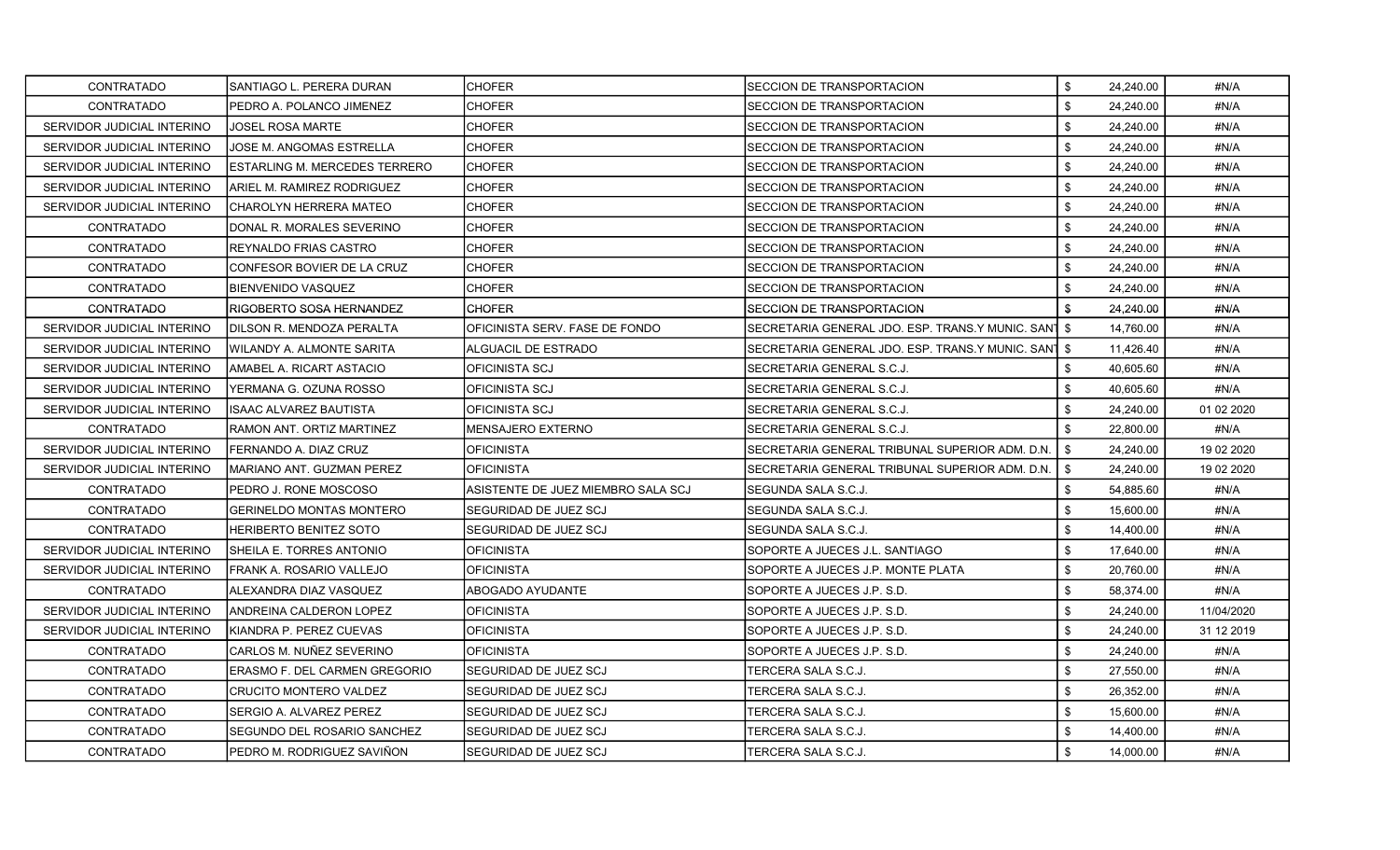| CONTRATADO                 | IDANILO SERRANO GRULLART                        | SEGURIDAD DE JUEZ SCJ       | TERCERA SALA S.C.J.                            | \$<br>12.584.40 | #N/A        |
|----------------------------|-------------------------------------------------|-----------------------------|------------------------------------------------|-----------------|-------------|
| SERVIDOR JUDICIAL INTERINO | IINGRID M. JIMENEZ                              | OFICINISTA 1RA. INSTANCIA   | TRIBUNAL COL. C/P JDO. 1RA. INST. LA ROMANA    | \$<br>15,720.00 | #N/A        |
| SERVIDOR JUDICIAL INTERINO | HILDA HERNANDEZ                                 | OFICINISTA 1RA. INSTANCIA   | TRIBUNAL COL. C/P JDO. 1RA. INST. MARIA T.S.   | \$<br>15,720.00 | #N/A        |
| CONTRATADO                 | <b>GLADYS ALT. MARTINEZ RODRIGUEZ</b>           | ABOGADO AYUDANTE 1RA. INST. | TRIBUNAL COL. C/P JDO. 1RA. INST. MONTE CRISTI | \$<br>36,000.00 | #N/A        |
| SERVIDOR JUDICIAL INTERINO | MARY P. ALVAREZ PEREZ                           | OFICINISTA 1RA. INSTANCIA   | TRIBUNAL COL. C/P JDO. 1RA. INST. S.C.         | \$<br>15.720.00 | 21 12 2019  |
| SERVIDOR JUDICIAL INTERINO | IARELYS DE JS. STERLING MOTA                    | OFICINISTA 1RA. INSTANCIA   | TRIBUNAL COL. C/P JDO. 1RA. INST. S.P.M.       | \$<br>15,720.00 | 20 09 20 20 |
| SERVIDOR JUDICIAL INTERINO | IKATHERINE VASQUEZ MICHEL                       | OFICINISTA J.O.             | TRIBUNAL DE TIERRAS J.O. ESPAILLAT             | \$<br>15.720.00 | 20 09 20 20 |
| CONTRATADO                 | RAMONA BONILLA GIL                              | <b>CONSERJE</b>             | TRIBUNAL DE TIERRAS J.O. PUERTO PLATA          | \$<br>12,444.00 | #N/A        |
| CONTRATADO                 | KATY J. CALDERON ARAUJO                         | OFICINISTA 1RA. INSTANCIA   | TRIBUNAL EJEC. DE LA PENA D.N.                 | \$<br>20,760.00 | #N/A        |
| SERVIDOR JUDICIAL INTERINO | IVANESSA M. SÁNCHEZ REYES                       | OFICINISTA 1RA. INSTANCIA   | TRIBUNAL EJEC. DE LA PENA MONTE CRISTI         | \$<br>15,720.00 | 02/11/2019  |
| CONTRATADO                 | JOSE A. CERDA COPLIN                            | <b>VIGILANTE</b>            | TRIBUNAL N.N.A. ESPAILLAT                      | \$<br>12.444.00 | #N/A        |
| CONTRATADO                 | AGUSTIN PEÑA DILONÉ                             | <b>CONSERJE</b>             | TRIBUNAL N.N.A. MONSEÑOR NOUEL                 | \$<br>12,444.00 | #N/A        |
| CONTRATADO                 | NERY LEBRON                                     | <b>VIGILANTE</b>            | TRIBUNAL N.N.A. MONTE CRISTI                   | \$<br>12,444.00 | #N/A        |
| CONTRATADO                 | <b>SANDRO CABRAL</b>                            | <b>VIGILANTE</b>            | TRIBUNAL N.N.A. S.J.M.                         | \$<br>12,444.00 | #N/A        |
| CONTRATADO                 | LEONOR SANTOS PEREZ                             | CONSERJE                    | TRIBUNAL N.N.A. SANCHEZ RAMIREZ                | \$<br>12.444.00 | #N/A        |
| CONTRATADO                 | LORENZA M. ESPINAL                              | <b>CONSERJE</b>             | TRIBUNAL N.N.A. VALVERDE                       | \$<br>12,444.00 | #N/A        |
| CONTRATADO                 | lWATER R. PEREZ PEREZ                           | <b>CHOFER</b>               | TRIBUNAL SUPERIOR DE TIERRAS DPTO. CENTRAL     | \$<br>24,240.00 | #N/A        |
| SERVIDOR JUDICIAL INTERINO | <b>IDEBORAH BALCACER VENTURA</b>                | <b>RECEPCIONISTA</b>        | TRIBUNAL SUPERIOR DE TIERRAS DPTO. NORESTE     | \$<br>14,760.00 | 20 09 20 20 |
| <b>CONTRATADO</b>          | JUAN ML. ALMONTE PAULINO                        | <b>CHOFER</b>               | TRIBUNAL SUPERIOR DE TIERRAS DPTO. NORTE       | \$<br>24,240.00 | #N/A        |
| SERVIDOR JUDICIAL INTERINO | JAFFREISI M. DE LOS SANTOS ALMANZAR IOFICINISTA |                             | UNIDAD CITAC. NOTIF. Y COM. J.P. LA VEGA       | \$<br>20,760.00 | #N/A        |
| SERVIDOR JUDICIAL INTERINO | IADA MA. ESTEVA PERDOMO                         | <b>OFICINISTA</b>           | UNIDAD CITAC, NOTIF, Y COM, J.P. S.D.          | \$<br>24,240.00 | #N/A        |
| SERVIDOR JUDICIAL INTERINO | IMIRIAM CASTRO CONTRERAS                        | <b>OFICINISTA</b>           | UNIDAD CITAC. NOTIF. Y COM. J.P. S.D.          | \$<br>24,240.00 | #N/A        |
| SERVIDOR JUDICIAL INTERINO | IMARLENIS I. PEÑA                               | OFICINISTA                  | UNIDAD CITAC. NOTIF. Y COM. J.P. S.D.          | \$<br>24,240.00 | 28 02 2020  |
| SERVIDOR JUDICIAL INTERINO | <b>GREICY M. BATISTA ALCANTARA</b>              | <b>OFICINISTA</b>           | UNIDAD CITAC. NOTIF. Y COM. J.P. S.D.          | \$<br>24,240.00 | 28 02 2020  |
| SERVIDOR JUDICIAL INTERINO | IGUSTAVO DE J. PAULINO ACEVEDO                  | OFICINISTA                  | UNIDAD CITAC. NOTIF. Y COM. J.P. S.D.          | \$<br>24,240.00 | 28 02 2020  |
| SERVIDOR JUDICIAL INTERINO | IPAULA A. GARCIA ARIAS                          | <b>OFICINISTA</b>           | UNIDAD CITAC. NOTIF. Y COM. J.P. S.D.          | \$<br>24,240.00 | 11/04/2020  |
| SERVIDOR JUDICIAL INTERINO | IESTEFANY ALT. RAMIREZ ROJAS                    | <b>OFICINISTA</b>           | IUNIDAD CITAC. NOTIF. Y COM. J.P. S.D.         | \$<br>24,240.00 | 11/04/2020  |
| SERVIDOR JUDICIAL INTERINO | DEIRO R. FIGUEROA DIAZ                          | <b>OFICINISTA</b>           | UNIDAD CITAC. NOTIF. Y COM. J.P. S.D.          | \$<br>24,240.00 | 28 02 2020  |
| SERVIDOR JUDICIAL INTERINO | IMARIENI HEREDIA PANIAGUA                       | <b>OFICINISTA</b>           | IUNIDAD CITAC. NOTIF. Y COM. J.P. S.D.         | \$<br>24,240.00 | 11 04 2020  |
| SERVIDOR JUDICIAL INTERINO | JOHANNY E. AGRAMONTE DE PAULINO                 | <b>OFICINISTA</b>           | UNIDAD CITAC. NOTIF. Y COM. J.P. S.D.          | \$<br>24,240.00 | 28 02 2020  |
| SERVIDOR JUDICIAL INTERINO | LOREN P. JESUS GARCIA                           | <b>OFICINISTA</b>           | UNIDAD CITAC, NOTIF, Y COM, J.P. S.D.          | \$<br>24,240.00 | 30 11 2019  |
| SERVIDOR JUDICIAL INTERINO | LAIMA TEJADA CACERES                            | <b>OFICINISTA</b>           | UNIDAD CITAC. NOTIF. Y COM. J.P. S.D.          | \$<br>24,240.00 | 28 02 2020  |
| SERVIDOR JUDICIAL INTERINO | IASTRID C. CONTRERAS CRUZ                       | OFICINISTA                  | UNIDAD CITAC. NOTIF. Y COM. J.P. S.D.          | \$<br>24,240.00 | 31 12 2019  |
| SERVIDOR JUDICIAL INTERINO | <b>I</b> LUIS A. BUTTEN                         | <b>NOTIFICADOR</b>          | UNIDAD CITAC. NOTIF. Y COM. J.P. S.D.          | \$<br>18,120.00 | 31/12/2019  |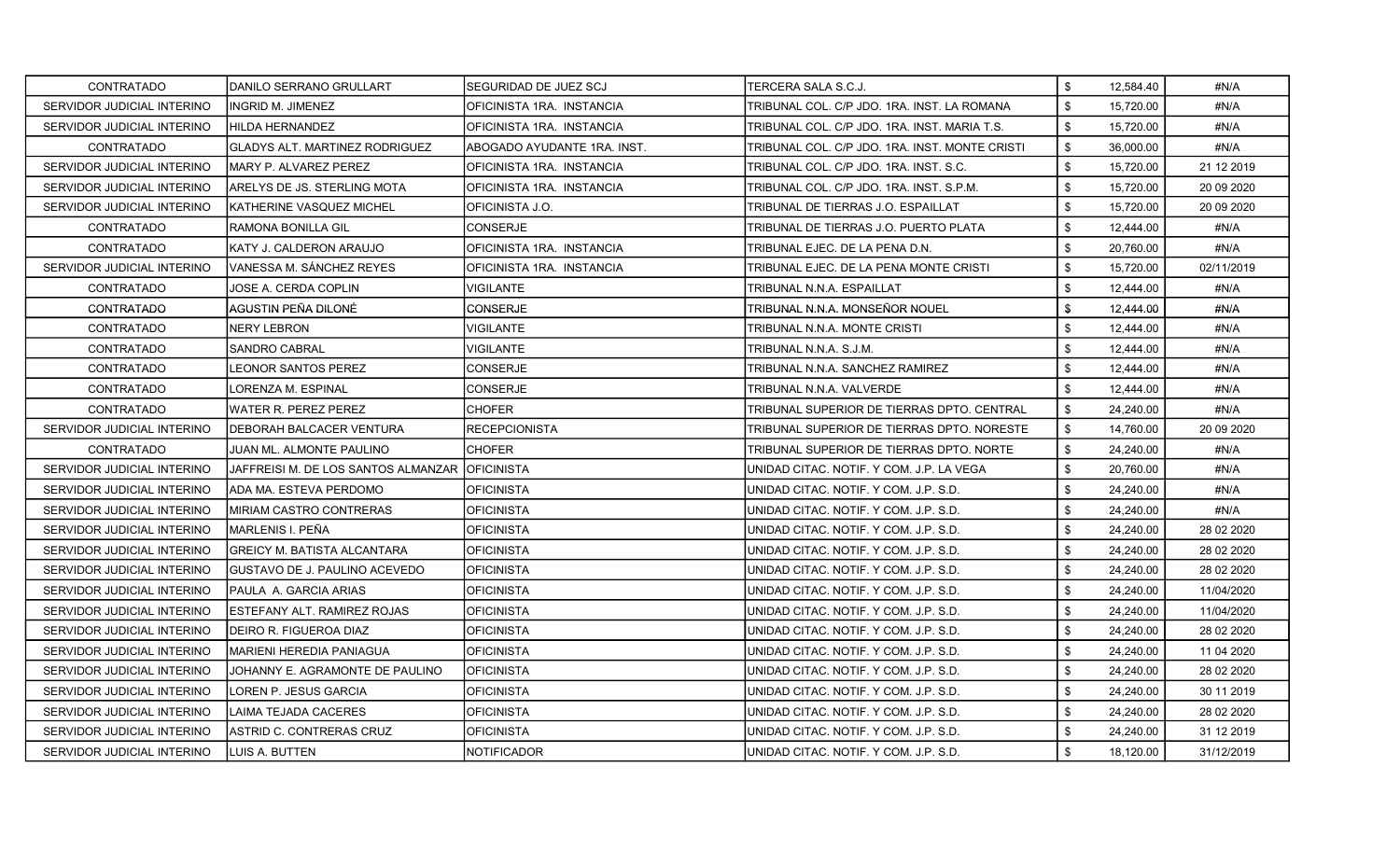| SERVIDOR JUDICIAL INTERINO | ESMEILIN A. DE LA CRUZ MENA           | NOTIFICADOR                      | UNIDAD CITAC. NOTIF. Y COM. J.P. S.D.            | \$<br>18,120.00 | 31/12/2019 |
|----------------------------|---------------------------------------|----------------------------------|--------------------------------------------------|-----------------|------------|
| SERVIDOR JUDICIAL INTERINO | JUNIOR J. FABIAN SEGARRA              | NOTIFICADOR                      | UNIDAD CITAC, NOTIF, Y COM, J.P. S.D.            | \$<br>18,120.00 | 31/12/2019 |
| SERVIDOR JUDICIAL INTERINO | IALEXANDER ROSA ARIAS                 | NOTIFICADOR                      | UNIDAD CITAC. NOTIF. Y COM. J.P. S.D.            | \$<br>18,120.00 | 31/12/2019 |
| SERVIDOR JUDICIAL INTERINO | IDANIEL A. PARRA PEREZ                | NOTIFICADOR                      | UNIDAD CITAC. NOTIF. Y COM. J.P. S.D.            | \$<br>18,120.00 | 31/12/2019 |
| SERVIDOR JUDICIAL INTERINO | DAVID E. DE RIVERA EVANGELISTA        | ALGUACIL DE ESTRADO              | UNIDAD CITAC. NOTIF. Y COM. J.P. S.D.            | \$<br>15,960.00 | 31 12 2019 |
| SERVIDOR JUDICIAL INTERINO | ISEBASTIAN I. FLORES MICHEL           | ALGUACIL DE ESTRADO              | UNIDAD CITAC, NOTIF, Y COM, J.P. S.D.            | \$<br>15,960.00 | 31 12 2019 |
| SERVIDOR JUDICIAL INTERINO | MELANY MONCION PAULINO                | <b>OFICINISTA</b>                | UNIDAD CITAC. NOTIF. Y COM. J.P. S.D. OESTE      | \$<br>20,760.00 | 20 09 2020 |
| SERVIDOR JUDICIAL INTERINO | JANNIA M. MARTINEZ ENCARNACION        | OFICINISTA                       | UNIDAD CITAC. NOTIF. Y COM. J.P. S.D. OESTE      | \$<br>20,760.00 | 05 02 2020 |
| <b>CONTRATADO</b>          | JOSE ANT. ABREU ORTEGA                | ALGUACIL DE ESTRADO              | UNIDAD CITAC. NOTIF. Y COM. J.P. S.F.M.          | \$<br>14,760.00 | #N/A       |
| SERVIDOR JUDICIAL INTERINO | LUZ E. REYES DE CASTRO                | ALGUACIL DE ESTRADO              | UNIDAD CITAC. NOTIF. Y COM. J.P. S.F.M.          | \$<br>14,760.00 | 26 10 2019 |
| CONTRATADO                 | YOHAMID F. RUIZ MATEO                 | ABOGADO AYUDANTE                 | UNIDAD DE ABOGADOS AYUDANTES TST                 | \$<br>58,374.00 | #N/A       |
| SERVIDOR JUDICIAL INTERINO | <b>GABRIELA COMPRES MATOS</b>         | OFICINISTA                       | UNIDAD DE APOYO SECRETARIAL TST                  | \$<br>24,240.00 | 31 12 2019 |
| SERVIDOR JUDICIAL INTERINO | NELSON J. ZACARIAS ALMANZAR           | OFICINISTA                       | UNIDAD DE AUDIENCIAS J.L. SANTIAGO               | \$<br>17,640.00 | 31 12 2019 |
| SERVIDOR JUDICIAL INTERINO | RUMAYRIS REYES FERNANDEZ              | OFICINISTA                       | UNIDAD DE AUDIENCIAS J.P. BARAHONA               | \$<br>18,780.00 | #N/A       |
| SERVIDOR JUDICIAL INTERINO | ANAMAXI RONDON SALDAÑA                | OFICINISTA                       | UNIDAD DE AUDIENCIAS J.P. LA VEGA                | \$<br>20,760.00 | #N/A       |
| SERVIDOR JUDICIAL INTERINO | DERNIS ELIZABETH MEJIA DIAZ           | OFICINISTA                       | UNIDAD DE AUDIENCIAS J.P. S.D.                   | \$<br>24,240.00 | 28 11 2019 |
| SERVIDOR JUDICIAL INTERINO | <b>NOELI BRITO</b>                    | OFICINISTA                       | UNIDAD DE AUDIENCIAS J.P. S.D.                   | \$<br>24,240.00 | 31 12 2019 |
| SERVIDOR JUDICIAL INTERINO | IBELKIS M. NUÑEZ FLORES               | <b>OFICINISTA</b>                | UNIDAD DE AUDIENCIAS J.P. S.D.                   | \$<br>24,240.00 | 31 12 2019 |
| SERVIDOR JUDICIAL INTERINO | YORKE A. VILLALONA POLANCO            | <b>OFICINISTA</b>                | UNIDAD DE AUDIENCIAS J.P. S.D.                   | \$<br>24,240.00 | 28 02 2020 |
| SERVIDOR JUDICIAL INTERINO | MILAGROS M. TORRES REYES              | OFICINISTA                       | UNIDAD DE AUDIENCIAS J.P. S.D.                   | \$<br>24,240.00 | 11/04/2020 |
| SERVIDOR JUDICIAL INTERINO | LILIAN R. LORENZO QUEVEDO             | OFICINISTA                       | UNIDAD DE AUDIENCIAS J.P. S.D.                   | \$<br>24,240.00 | 31 12 2019 |
| SERVIDOR JUDICIAL INTERINO | JENNY BURGOS DE LA ROSA               | <b>OFICINISTA</b>                | UNIDAD DE AUDIENCIAS J.P. S.D.                   | \$<br>24,240.00 | #N/A       |
| SERVIDOR JUDICIAL INTERINO | ISTEPHANIE C. MELO IGNACIO            | OFICINISTA                       | UNIDAD DE AUDIENCIAS J.P. S.D.                   | \$<br>24,240.00 | 31 12 2019 |
| SERVIDOR JUDICIAL INTERINO | <b>DIAMELY GOMEZ VASQUEZ</b>          | <b>OFICINISTA</b>                | UNIDAD DE AUDIENCIAS J.P. S.D.                   | \$<br>24,240.00 | 31 12 2019 |
| SERVIDOR JUDICIAL INTERINO | ICARLINA DIAZ MORA                    | OFICINISTA                       | UNIDAD DE AUDIENCIAS J.P. S.D. OESTE             | \$<br>20.760.00 | #N/A       |
| SERVIDOR JUDICIAL INTERINO | ASTRID L. SEGURA CORNIEL              | <b>OFICINISTA</b>                | UNIDAD DE AUDIENCIAS J.P. S.D. OESTE             | \$<br>20,760.00 | #N/A       |
| SERVIDOR JUDICIAL INTERINO | <b>IRISNELDA SANCHEZ SUERO</b>        | OFICINISTA                       | UNIDAD DE AUDIENCIAS J.P. S.D. OESTE             | \$<br>20.760.00 | #N/A       |
| SERVIDOR JUDICIAL INTERINO | <b>I</b> SERGIO R. RODRIGUEZ DE JESUS | <b>OFICINISTA</b>                | UNIDAD DE AUDIENCIAS J.P. S.D. OESTE             | \$<br>20,760.00 | 05 02 2020 |
| SERVIDOR JUDICIAL INTERINO | IMIGUEL E. MORLA                      | OPERADOR GIS II                  | UNIDAD DE CARTOGRAFIA DNMC                       | \$<br>35,856.00 | #N/A       |
| SERVIDOR JUDICIAL INTERINO | ALICIA REYES PEREZ                    | OPERADOR GIS II                  | UNIDAD DE CARTOGRAFIA DNMC                       | \$<br>35,856.00 | #N/A       |
| SERVIDOR JUDICIAL INTERINO | ICATHERINE B. PEREZ MEJIA DE GOMEZ    | IOPERADOR GIS II                 | UNIDAD DE CARTOGRAFIA DNMC                       | \$<br>35,856.00 | #N/A       |
| SERVIDOR JUDICIAL INTERINO | MAYRA T. TEJEDA PEREZ                 | OFICINISTA SCJ                   | UNIDAD DE CITACIONES Y NOTIFICACIONES S.G.S.C.J. | \$<br>40,605.60 | #N/A       |
| <b>CONTRATADO</b>          | ELIOENAI ANT. MEDINA MEJIA            | DIRECTOR CORO DEL PODER JUDICIAL | UNIDAD DE DIFUSION CULTURAL Y DEPORTIVA          | \$<br>28,860.00 | #N/A       |
| SERVIDOR JUDICIAL INTERINO | JOAQUIN HERASME PEÑA                  | ENTRENADOR EQUIPO VOLLEYBALL SCJ | UNIDAD DE DIFUSION CULTURAL Y DEPORTIVA          | \$<br>13,800.00 | #N/A       |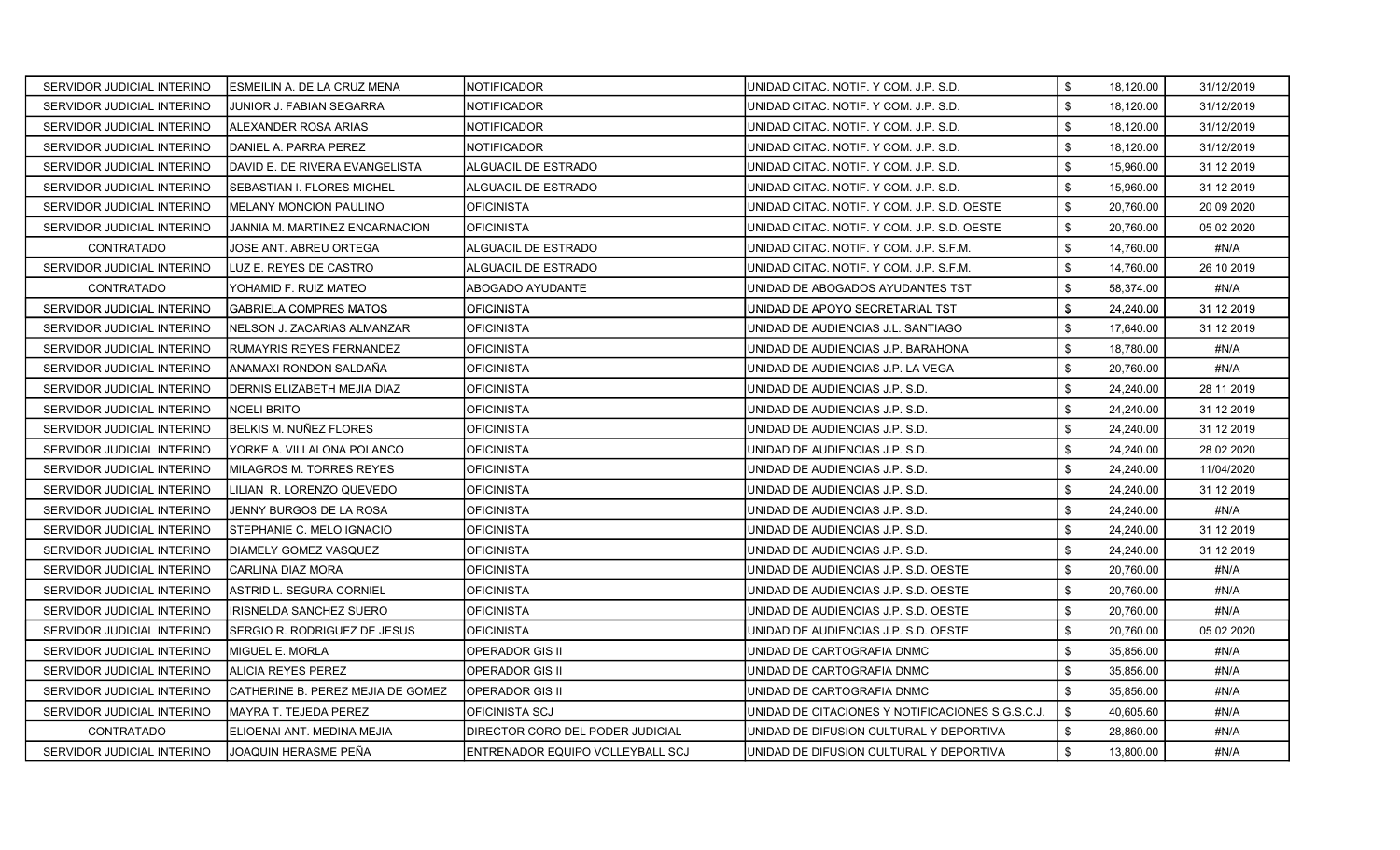| <b>CONTRATADO</b>          | ANDRES ANT. CAPELLAN MOYA      | INSTRUCTOR-CANTOR DEL CORO       | UNIDAD DE DIFUSION CULTURAL Y DEPORTIVA             | \$<br>9,000.00  | #N/A       |
|----------------------------|--------------------------------|----------------------------------|-----------------------------------------------------|-----------------|------------|
| <b>CONTRATADO</b>          | PORFIRIO J. MATEO GUERRERO     | PIANISTA CORO DEL PODER JUDICIAL | UNIDAD DE DIFUSION CULTURAL Y DEPORTIVA             | \$<br>8,400.00  | #N/A       |
| <b>CONTRATADO</b>          | PEDRO R. FERNANDEZ PEREZ       | AUX. DEL CORO                    | UNIDAD DE DIFUSION CULTURAL Y DEPORTIVA             | \$<br>7,200.00  | #N/A       |
| CONTRATADO                 | NELSON ALB. RINCON BELIS       | ENTRENADOR EQUIPO BALONCESTO SCJ | UNIDAD DE DIFUSION CULTURAL Y DEPORTIVA             | \$<br>6,720.00  | #N/A       |
| SERVIDOR JUDICIAL INTERINO | PILAR P. MANZUETA DE LEON      | DIGITALIZADOR                    | UNIDAD DE DIGITALIZACION S.G.S.C.J.                 | \$<br>26,880.00 | #N/A       |
| SERVIDOR JUDICIAL INTERINO | LOREN E. GONZALEZ ARIAS        | <b>DIGITALIZADOR</b>             | UNIDAD DE DIGITALIZACION S.G.S.C.J.                 | \$<br>26,880.00 | #N/A       |
| CONTRATADO                 | FERNANDO A. ALCANTARA          | <b>DIGITALIZADOR</b>             | UNIDAD DE DIGITALIZACION S.G.S.C.J.                 | \$<br>26,880.00 | #N/A       |
| CONTRATADO                 | JOSE O. BRITO                  | MECANICO                         | UNIDAD DE FLOTILLA                                  | \$<br>30,000.00 | #N/A       |
| SERVIDOR JUDICIAL INTERINO | JUAN C. SANCHEZ GARCIA         | <b>OFICINISTA</b>                | UNIDAD DE RECEPCION DE DOCUMENTOS TST               | \$<br>24,240.00 | 31 12 2019 |
| SERVIDOR JUDICIAL INTERINO | RACHEL CAMPUSANO VASQUEZ       | OFICINISTA SCJ                   | UNIDAD DE REGISTRO Y TRAMITE S.G.S.C.J.             | \$<br>40,605.60 | #N/A       |
| SERVIDOR JUDICIAL INTERINO | NICOLE C. CRUZ ABREU           | <b>OFICINISTA SCJ</b>            | UNIDAD DE REGISTRO Y TRAMITE S.G.S.C.J.             | \$<br>40,605.60 | #N/A       |
| SERVIDOR JUDICIAL INTERINO | CHERRYL A. ROSEMONT SEVERINO   | <b>OFICINISTA SCJ</b>            | UNIDAD DE REGISTRO Y TRAMITE S.G.S.C.J.             | \$<br>40,605.60 | #N/A       |
| SERVIDOR JUDICIAL INTERINO | IALEXANDRA AGUERO AGUERO       | <b>OFICINISTA SCJ</b>            | UNIDAD DE REGISTRO Y TRAMITE S.G.S.C.J.             | \$<br>40,605.60 | #N/A       |
| SERVIDOR JUDICIAL INTERINO | MASSIEL A. ALMANZAR CRUZ       | <b>OFICINISTA SCJ</b>            | UNIDAD DE REGISTRO Y TRAMITE S.G.S.C.J.             | \$<br>40,605.60 | #N/A       |
| SERVIDOR JUDICIAL INTERINO | ADRHIALYS T. NOVAS ARIAS       | OFICINISTA SCJ                   | UNIDAD DE REGISTRO Y TRAMITE S.G.S.C.J.             | \$<br>40,605.60 | #N/A       |
| SERVIDOR JUDICIAL INTERINO | ANGELA M. PEGUERO HERRERA      | OFICINISTA SCJ                   | UNIDAD DE REGISTRO Y TRAMITE S.G.S.C.J.             | \$<br>40,605.60 | #N/A       |
| SERVIDOR JUDICIAL INTERINO | <b>MONSERRA PIRON LINARES</b>  | OFICINISTA SCJ                   | UNIDAD DE REGISTRO Y TRAMITE S.G.S.C.J.             | \$<br>40,605.60 | #N/A       |
| SERVIDOR JUDICIAL INTERINO | LEONORA MATOS CASTILLO         | TECNICO REVISOR II               | UNIDAD DE REVISION, DNMC                            | \$<br>58,370.40 | #N/A       |
| SERVIDOR JUDICIAL INTERINO | LISSETTE J. GARRIDO BELTRE     | TECNICO REVISOR II               | UNIDAD DE REVISION, DNMC                            | \$<br>58,370.40 | 25 01 2020 |
| SERVIDOR JUDICIAL INTERINO | KARLENNY A. JIMENEZ COLON      | TECNICO REVISOR II               | UNIDAD DE REVISION, DNMC                            | \$<br>58,370.40 | 25 01 2020 |
| SERVIDOR JUDICIAL INTERINO | JUAN L. MEJIA ACOSTA           | TECNICO REVISOR II               | UNIDAD DE REVISION, DNMC                            | \$<br>58,370.40 | 25 01 2020 |
| SERVIDOR JUDICIAL INTERINO | DENNY P. GARCIA SANTANA        | TECNICO REVISOR II               | UNIDAD DE REVISION, DNMC                            | \$<br>58,370.40 | 25 01 2020 |
| SERVIDOR JUDICIAL INTERINO | WILLY QUEZADA QUEZADA          | TECNICO REVISOR II               | UNIDAD DE REVISION, DNMC                            | \$<br>58,370.40 | 02 02 2020 |
| SERVIDOR JUDICIAL INTERINO | KATHERINE S. HERRAND RAMIREZ   | TECNICO REVISOR II               | UNIDAD DE REVISION, DNMC                            | \$<br>58,370.40 | 25 01 2020 |
| SERVIDOR JUDICIAL INTERINO | EURY D. CORPORAN ISABEL        | TECNICO REVISOR II               | UNIDAD DE REVISION, DNMC                            | \$<br>58,370.40 | 25 01 2020 |
| SERVIDOR JUDICIAL INTERINO | NIKAURYS A. PEÑA JAVIER        | TECNICO REVISOR II               | UNIDAD DE REVISION, DNMC                            | \$<br>58,370.40 | #N/A       |
| SERVIDOR JUDICIAL INTERINO | RAMON A. FELIZ ESPINOSA        | <b>TECNICO REVISOR II</b>        | UNIDAD DE REVISION, DNMC                            | \$<br>58,370.40 | #N/A       |
| CONTRATADO                 | AMAURYS F. MOJICA CABRERA      | AUXILIAR ADMINISTRATIVO          | UNIDAD DE REVISION, DNMC                            | \$<br>24,240.00 | #N/A       |
| SERVIDOR JUDICIAL INTERINO | <b>ARTURO RODRIGUEZ FEBLES</b> | OFICINISTA                       | UNIDAD DE SERVICIO CIVIL C.S.C. N.N.A. S.D.         | \$<br>20,760.00 | #N/A       |
| SERVIDOR JUDICIAL INTERINO | BRYAN MARTINEZ REYES           | OFICINISTA DE SERVICIO CIVIL     | UNIDAD DE SERVICIO CIVIL C.S.C. N.N.A. S.D.         | \$<br>20.760.00 | #N/A       |
| SERVIDOR JUDICIAL INTERINO | CHELSEA MENDEZ SEVERINO        | OFICINISTA DE SERVICIO PENAL     | UNIDAD DE SERVICIO PENAL C.S.C. N.N.A. S.D.         | \$<br>20,760.00 | #N/A       |
| CONTRATADO                 | ANTONIO FRIAS CASTRO           | <b>CAMARERO III</b>              | UNIDAD DE SERVICIOS ADMINISTRATIVOS Y LOGISTICOS \$ | 28,860.00       | #N/A       |
| CONTRATADO                 | <b>MARTINA FLORES</b>          | <b>CAMARERO III</b>              | UNIDAD DE SERVICIOS ADMINISTRATIVOS Y LOGISTICOS \$ | 28,860.00       | #N/A       |
| <b>CONTRATADO</b>          | MIGUEL A. PIÑA QUEZADA         | <b>AUXILIAR ADMINISTRATIVO</b>   | UNIDAD DE SERVICIOS ADMINISTRATIVOS Y LOGISTICOS \$ | 24.240.00       | #N/A       |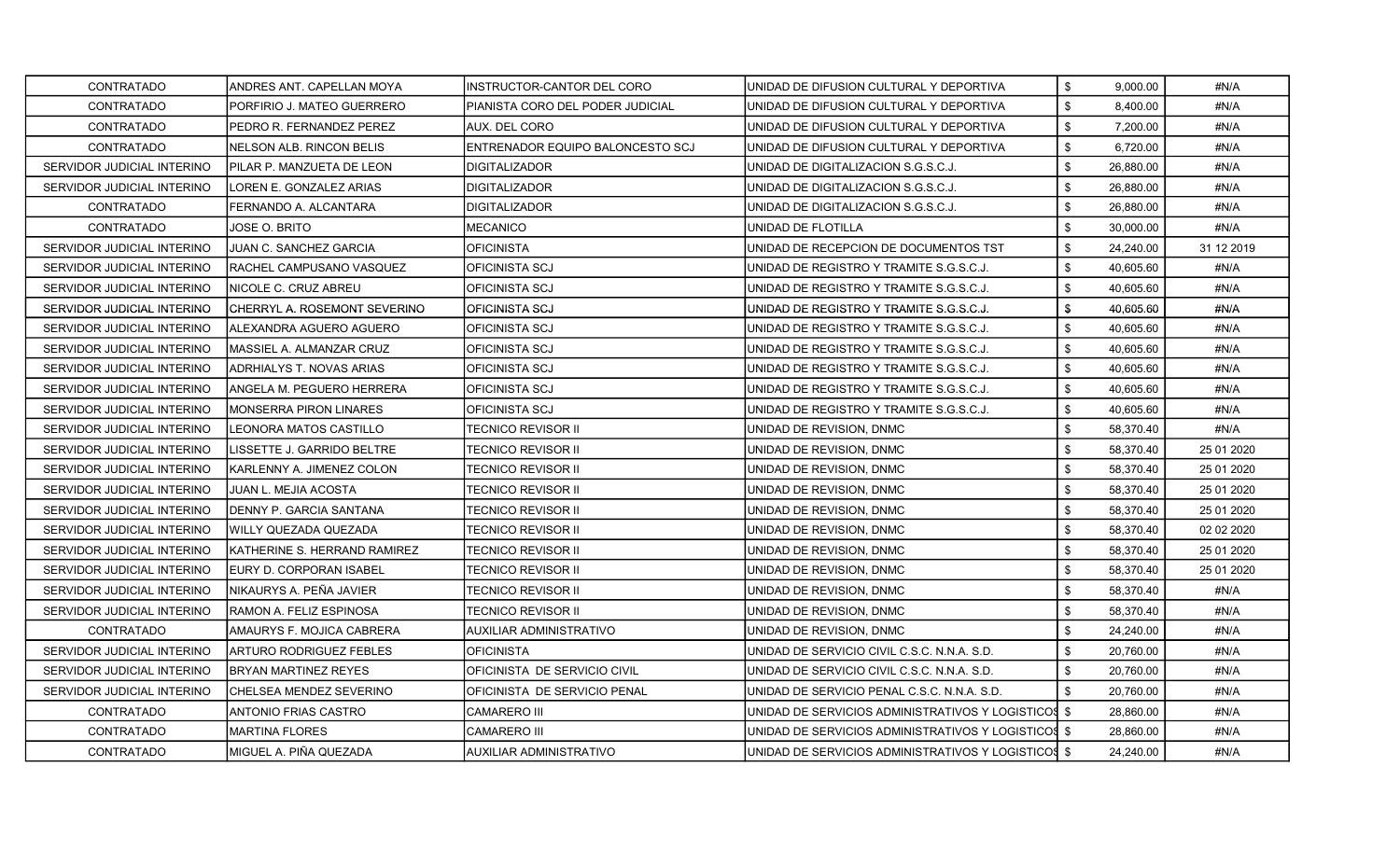| <b>CONTRATADO</b>          | <b>GARY COLLINS MORROBEL</b>   | <b>CHOFER</b>                      | UNIDAD DE SERVICIOS ADMINISTRATIVOS Y LOGISTICOS \$ |               | 24,240.00 | #N/A        |
|----------------------------|--------------------------------|------------------------------------|-----------------------------------------------------|---------------|-----------|-------------|
| CONTRATADO                 | LEONARDO RODRIGUEZ LORA        | <b>CHOFER</b>                      | UNIDAD DE SERVICIOS ADMINISTRATIVOS Y LOGISTICOS \$ |               | 24,240.00 | #N/A        |
| <b>CONTRATADO</b>          | <b>RAFAEL MORILLO</b>          | <b>CHOFER</b>                      | UNIDAD DE SERVICIOS ADMINISTRATIVOS Y LOGISTICOS \$ |               | 24,240.00 | #N/A        |
| SERVIDOR JUDICIAL INTERINO | JOSE G. ACEVEDO MARTINEZ       | <b>PARQUEADOR</b>                  | UNIDAD DE SERVICIOS ADMINISTRATIVOS Y LOGISTICOS \$ |               | 16,440.00 | #N/A        |
| <b>CONTRATADO</b>          | LEANDRO CONCEPCION DE LA ROSA  | PARQUEADOR                         | UNIDAD DE SERVICIOS ADMINISTRATIVOS Y LOGISTICOS \$ |               | 16,440.00 | #N/A        |
| <b>CONTRATADO</b>          | BRUNILDA PAYANO ADAMES         | <b>CONSERJE</b>                    | UNIDAD DE SERVICIOS ADMINISTRATIVOS Y LOGISTICOS \$ |               | 14,160.00 | #N/A        |
| CONTRATADO                 | JOSE A. FRIAS LOPEZ            | SUPERVISOR (A) DE MANTENIMIENTO    | UNIDAD DE SERVICIOS Y MANTENIMIENTO                 | \$            | 54,648.00 | #N/A        |
| <b>CONTRATADO</b>          | RAFAEL A. LOPEZ NUÑEZ          | SUPERVISOR (A) DE MANTENIMIENTO    | IUNIDAD DE SERVICIOS Y MANTENIMIENTO                | \$            | 54,648.00 | #N/A        |
| CONTRATADO                 | NIGLISSA PORTES TAPIA          | SECRETARIA (O) DE DEPARTAMENTO     | UNIDAD DE SERVICIOS Y MANTENIMIENTO                 | \$            | 37,920.00 | #N/A        |
| CONTRATADO                 | ISIDRO CASTILLO VASQUEZ        | ELECTRICISTA I                     | UNIDAD DE SERVICIOS Y MANTENIMIENTO                 | \$            | 23,280.00 | #N/A        |
| CONTRATADO                 | SILVESTRE ANT. NOVAS SIERRA    | <b>ELECTRICISTA II</b>             | UNIDAD DE SERVICIOS Y MANTENIMIENTO                 | \$            | 23,280.00 | #N/A        |
| CONTRATADO                 | NELSON G. GEORGE SIMON         | <b>PINTOR</b>                      | UNIDAD DE SERVICIOS Y MANTENIMIENTO                 | \$            | 21,480.00 | #N/A        |
| <b>CONTRATADO</b>          | ROBERTO ALMONTE                | <b>PLOMERO</b>                     | UNIDAD DE SERVICIOS Y MANTENIMIENTO                 | \$            | 21,480.00 | #N/A        |
| SERVIDOR JUDICIAL INTERINO | YERDY M DE LEON FERNANDEZ      | <b>OFICINISTA</b>                  | UNIDAD SERV. 1RA. INST. J.L. SANTIAGO               | \$            | 17,640.00 | #N/A        |
| SERVIDOR JUDICIAL INTERINO | YULEIDY ALVAREZ GERONIMO       | <b>OFICINISTA</b>                  | UNIDAD SERV. 1RA. INST. J.P. S.D.                   | \$            | 24,240.00 | 11 04 2020  |
| SERVIDOR JUDICIAL INTERINO | MASSIEL MOTA LIBERATA          | <b>OFICINISTA</b>                  | UNIDAD SERV. 1RA. INST. J.P. S.D.                   | \$            | 24,240.00 | 11/04/2020  |
| SERVIDOR JUDICIAL INTERINO | LUZ DEL A. REYES RAMON         | <b>OFICINISTA</b>                  | UNIDAD SERV. 1RA. INST. J.P. S.D.                   | \$            | 24,240.00 | #N/A        |
| SERVIDOR JUDICIAL INTERINO | IWINIFER ALT. RAMOS MALDONADO  | <b>OFICINISTA</b>                  | UNIDAD SERV. A CORTE J.P. LA VEGA                   | \$            | 20,760.00 | #N/A        |
| SERVIDOR JUDICIAL INTERINO | JOSE DE LOS SANTOS PANIAGUA    | <b>OFICINISTA</b>                  | UNIDAD SERV. A CORTE J.P. S.J.M.                    | $\text{\$\$}$ | 18,780.00 | 20 09 20 20 |
| SERVIDOR JUDICIAL INTERINO | SONIA Y. RODRIGUEZ DE LA ROSA  | <b>OFICINISTA</b>                  | UNIDAD SERV. A EJEC. DE LA PENA J.P. S.D.           | \$            | 24,240.00 | 11/04/2020  |
| SERVIDOR JUDICIAL INTERINO | ILEDY M. NOLASCO MENDEZ        | OFICINISTA DE EJECUCION DE LA PENA | UNIDAD SERV. A EJEC. DE LA PENA J.P. S.D.           | \$            | 24,240.00 | #N/A        |
| SERVIDOR JUDICIAL INTERINO | WELVIN O. MONTILLA ECHAVARRIA  | <b>OFICINISTA</b>                  | UNIDAD SERV. A LA INSTRUCCION J.P. S.D.             | \$            | 24,240.00 | #N/A        |
| SERVIDOR JUDICIAL INTERINO | MABELYN F. BERNARD ORTIZ       | <b>OFICINISTA</b>                  | UNIDAD SERV. A LA INSTRUCCION J.P. S.D.             | \$            | 24,240.00 | 11 04 2020  |
| SERVIDOR JUDICIAL INTERINO | IALEXANDER RIVERA BOBADILLA    | <b>OFICINISTA</b>                  | UNIDAD SERV. A LA INSTRUCCION J.P. S.D.             | \$            | 24,240.00 | 28/02/2020  |
| SERVIDOR JUDICIAL INTERINO | JOHAN S. NOVAS COLON           | <b>OFICINISTA</b>                  | UNIDAD SERV. A LA INSTRUCCION J.P. S.D.             | \$            | 24,240.00 | 11/04/2020  |
| SERVIDOR JUDICIAL INTERINO | CATERIN R. MEDINA TRINIDAD     | <b>OFICINISTA</b>                  | UNIDAD SERV. A LA INSTRUCCION J.P. S.D.             | \$            | 24,240.00 | 11/04/2020  |
| SERVIDOR JUDICIAL INTERINO | YOCANDY MERAN FIGUEREO         | <b>OFICINISTA</b>                  | UNIDAD SERV. A LA INSTRUCCION J.P. S.D.             | \$            | 24,240.00 | 31 12 2019  |
| SERVIDOR JUDICIAL INTERINO | ICELIANNY R. DIAZ MATOS        | <b>OFICINISTA</b>                  | IUNIDAD SERV. A LA INSTRUCCION J.P. S.D.            | \$            | 24,240.00 | #N/A        |
| SERVIDOR JUDICIAL INTERINO | IMAYRENNY Y. ABREU ORTIZ       | <b>OFICINISTA</b>                  | UNIDAD SERV. A LA INSTRUCCION J.P. S.D.             | \$            | 24,240.00 | 31 12 2019  |
| SERVIDOR JUDICIAL INTERINO | <b>INIEVE E. PERALTA KELLY</b> | <b>OFICINISTA</b>                  | UNIDAD SERV. A LA INSTRUCCION J.P. S.D.             | \$            | 24,240.00 | #N/A        |
| SERVIDOR JUDICIAL INTERINO | HIPOLITA SEPULVEDA ROSADO      | <b>OFICINISTA</b>                  | UNIDAD SERV. A LA INSTRUCCION J.P. S.D.             | \$            | 24,240.00 | 28 02 2020  |
| SERVIDOR JUDICIAL INTERINO | SAYNA A. PINALES GARCIA        | <b>OFICINISTA</b>                  | UNIDAD SERV. A LA INSTRUCCION J.P. S.D.             | \$            | 24,240.00 | 31 12 2019  |
| SERVIDOR JUDICIAL INTERINO | JAMNY M. ULLOA LUCIANO         | <b>OFICINISTA</b>                  | UNIDAD SERV. A LA INSTRUCCION J.P. S.D.             | \$            | 24,240.00 | 31 12 2019  |
| SERVIDOR JUDICIAL INTERINO | KATHERIN L. FAMILIA SANTANA    | OFICINISTA                         | UNIDAD SERV. A LA INSTRUCCION J.P. S.D.             | \$            | 24,240.00 | 31 12 2019  |